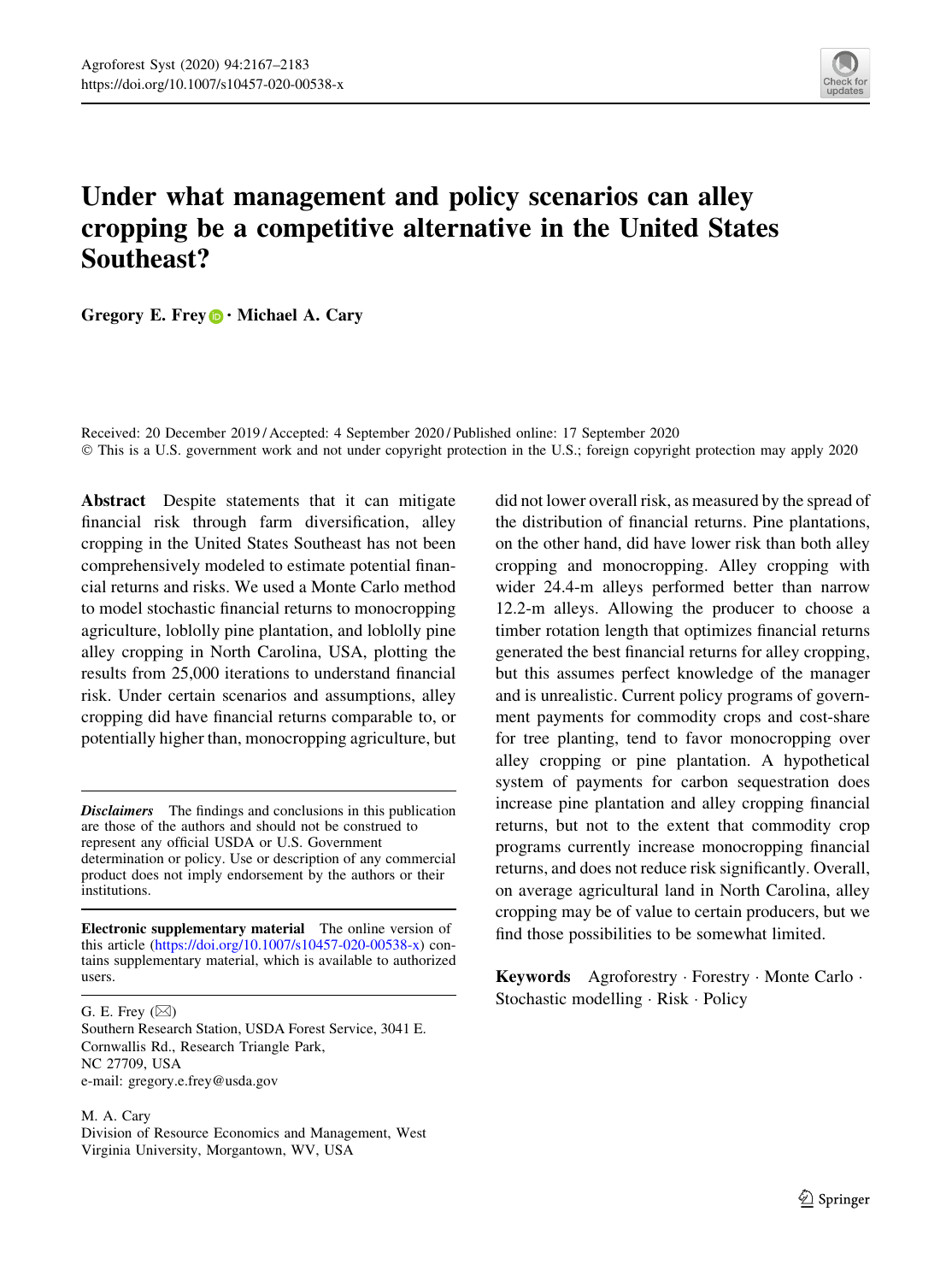# Introduction

Agroforestry, which combines trees with crops or livestock, has been suggested as a potential method of mitigating environmental impacts of agriculture (Dosskey et al. [2012\)](#page-14-0), while generating competitive financial returns at lower risk (MacFarland [2017](#page-15-0); Wolz and DeLucia [2019\)](#page-15-0). Alley cropping is an agroforestry system wherein rows of woody perennials (the tree component), separate wider alleys of crops (the crop component) (Wolz and DeLucia [2018](#page-15-0)). Alley cropping is one of the least researched and practiced types of agroforestry systems in the United States Southeast (Workman et al. [2003\)](#page-15-0). Still, it has been suggested that alley cropping systems have potential for higher overall yield and lower risk than monocultures (Haile et al. [2016;](#page-15-0) MacFarland [2017](#page-15-0)). This research concerns itself with that proposition.

Agroforestry financial estimates, based on deterministic cash flow capital budgeting, have ranged from poor to potentially competitive with conventional monocropping agriculture on certain soil types (Cubbage et al. [2012](#page-14-0); Frey et al. [2010;](#page-14-0) Susaeta et al. [2012](#page-15-0); Wolz and DeLucia [2019](#page-15-0)). These are an important starting point, yet do not include stochastic processes that drive financial risk. Financial risk may be an important consideration in system adoption and land use management; indeed, one of the main purported benefits of alley cropping is product diversification, which is assumed to be desirable because it can provide financial risk mitigation (MacFarland [2017](#page-15-0); Workman et al. [2003](#page-15-0)). Alley cropping may also allow practitioners to change annual crops from year to year and change timber harvest timing, in response to market or growth conditions (Nana and Lu [2013](#page-15-0)).

Research on financial risk of integrated agroforestry systems compared to monocropping alternatives is extremely sparse, due to the diversity of system types, relatively short period of existing research plots, and data-intensive needs of risk modeling (Blandon [2004\)](#page-14-0). Research on agroforestry in the tropics is more common than temperate regions. In the tropics, some financial risk research has found a trade-off between financial returns and risk, with agroforestry offering lower risk, but also lower returns than monocropping (Reeves and Lilieholm [1993;](#page-15-0) Djanibekov and Villamor [2017](#page-14-0)). Other studies have assumed beneficial tree-crop interactions such as reduced heat stress on annual crops in an alley cropping microclimate or improved nutrient cycling, and found various agroforestry systems could generate both higher financial returns and lower risk than monocropping (Paul et al. [2017;](#page-15-0) Ramirez et al. [2001;](#page-15-0) Santos Martin and van Noordwijk [2009\)](#page-15-0). Limited research on agroforestry in temperate regions of Europe and Asia suggest a stricter trade-off between risk and returns with agroforestry potentially appealing to only to highly riskaverse producers (Blandon [2004;](#page-14-0) Djanibekov and Khamzina [2016\)](#page-14-0). We are aware of no previous research that comprehensively models and explores the financial returns and risks and management choices of temperate North American alley cropping and alternate land uses.

The objective of this research was to compare the potential financial return distributions of alley cropping with traditional monocropping agriculture and plantation forestry in the U.S. Southeast. We utilized a Monte-Carlo simulation to account for decision points and most potential sources of price and yield risk. We examined the effect of potential management and policy choices on financial returns and risks.

# Data and methods

We focused on the upper coastal plain region of North Carolina and Virginia, USA, which has strong forestry and agricultural sectors, but has received little attention for alley cropping in the past. However, there is increasing interest among researchers, who have recently established alley cropping demonstration sites (Cubbage et al. [2012](#page-14-0); Pollock [2012](#page-15-0)), and anecdotally among a subset of producers. We selected Halifax County, NC because it has average to high production of numerous commodity crops among counties in North Carolina, has numerous small and medium-sized farms, and minority-owned farms (NASS [2019\)](#page-15-0).

We utilized the Agroforestry Land-use Economic Yield and Risk (ALLEY) Model, version 2.0.1, in  $MATLAB$  to simulate financial returns.<sup>1</sup> The basic

<sup>&</sup>lt;sup>1</sup> Detailed methods on the ALLEY 2.0.1 are described in Frey et al. ([2018\)](#page-15-0) and the code and data described are available for download at [https://www.srs.fs.usda.gov/pubs/gtr/gtr\\_srs235/.](https://www.srs.fs.usda.gov/pubs/gtr/gtr_srs235/)

ALLEY 2.0.1 was created and run in MATLAB version 2015b with Statistical Toolbox but should be compatible with other versions of MATLAB as well as open-source software such as GNU Octave. MATLAB is commercial software and its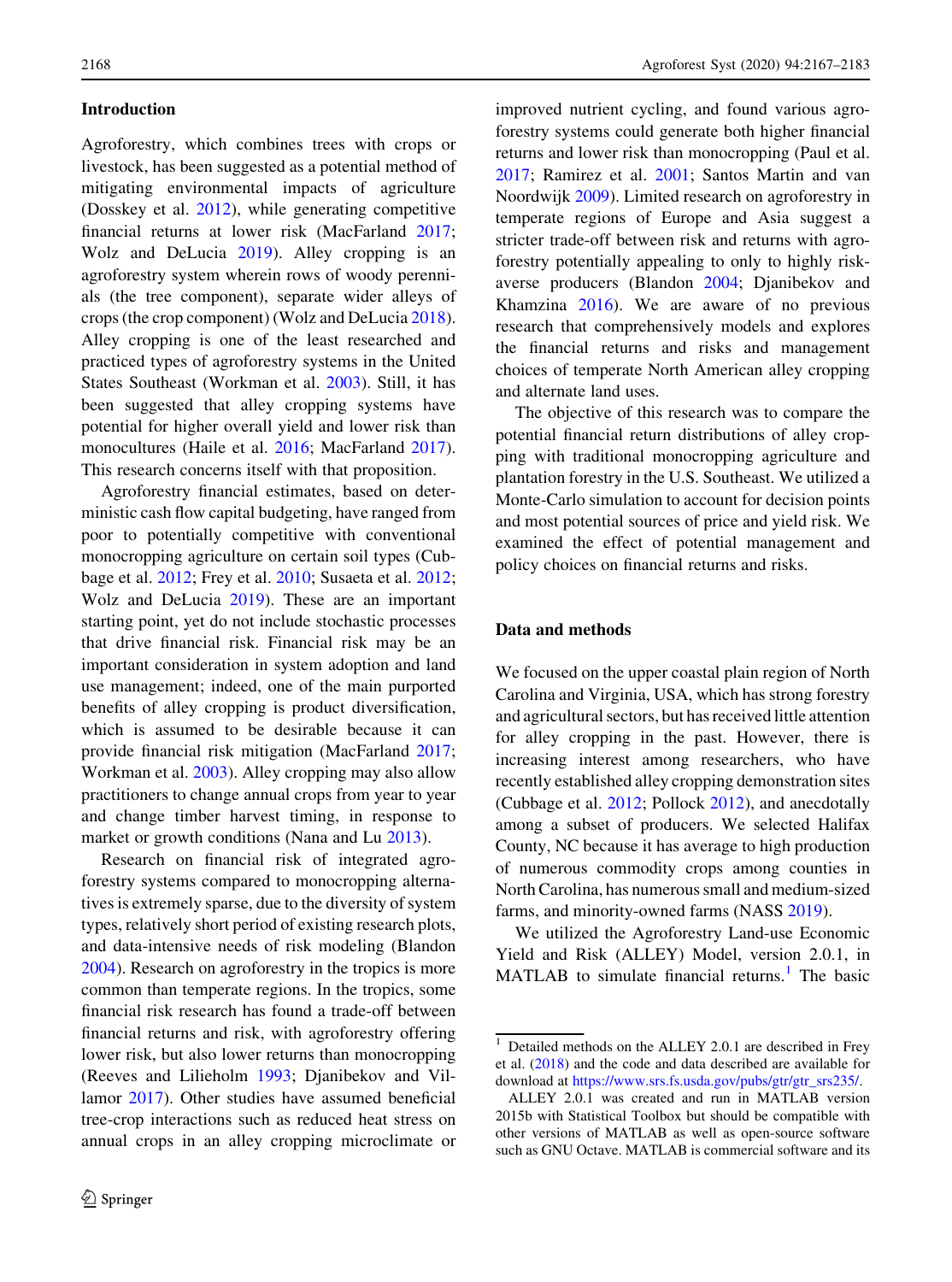<span id="page-2-0"></span>approach of ALLEY 2.0.1 is briefly described here, but more detail can be found in Frey et al. [\(2018](#page-15-0)). We modeled an alley cropping system consisting of a perennial timber tree and annual crops. These are the predominant types of tree and crop components in temperate alley cropping systems (Wolz and DeLucia [2018\)](#page-15-0).

## Crop component

Annual commodity crops are the most commonly researched crops for alley cropping in the Southeast, followed by perennial forage and biomass crops such as switchgrass (Blazier et al. [2012;](#page-14-0) Haile et al. [2016](#page-15-0); Miller and Pallardy [2001](#page-15-0); Wanvestraut et al. [2004](#page-15-0); Wolz and DeLucia [2018](#page-15-0); Zamora et al. [2008,](#page-16-0) [2009](#page-16-0)). However, Workman et al. ([2003\)](#page-15-0) found that specialty crops including fruits, vegetables, and cut flowers are more common on working alley cropping farms observed in the Southeast.

We chose three common commodity crops: corn (Zea mays), soybeans (Glycine max), and cotton (Gossypium hirsutum). Historical data for yields and prices for each commodity were obtained at the smallest geographic level possible: average output price in North Carolina (NASS [2016\)](#page-15-0), yield in Halifax County (NASS [2016\)](#page-15-0), and input cost for the Southeast/ Southern Seaboard region (ERS  $2016$ ).<sup>2</sup> The mean and standard deviations for 1976–2015 are given in Table [1.](#page-3-0) Cotton posed a modeling challenge, as two outputs are marketed: lint and cottonseed. We found an ''imputed price of cotton lint'' by dividing the total revenue of both products by the yield of cotton lint.

The commodity crops were assumed to have highest production when trees are small and competition is less, and decline in yield as competition with trees increased. The yield response is non-linear, with only a small decline when trees are small, but declining more rapidly when trees are larger (Frey et al.  $2018$ <sup>3</sup> Additionally, we constructed financial profiles for two hypothetical ''specialty'' crops, which are not based on historical data. Specialty crops are those which have local and/or limited markets, and therefore have little historical data available. The inclusion of hypothetical specialty crops permits us to examine what financial properties of a potential alternative to commodity crops would be successful (scenario 4, ''[Specialty crops](#page-6-0)'' section below). Assumed values were largely based on the average parameter values of the commodity crops, with small alterations (Table [2](#page-3-0), and Appendix 2, Supplemental Tables S1–S2). These alterations ensured the specialty crops have relatively low annual profits compared to the commodity crops, but characteristics that might make them useful in certain situations. Specialty crop 1 was assumed to be a crop more adapted to alley cropping and had relatively higher yield when there is a microclimate such as with moderate-size trees, perhaps due to lower moisture stress and heat stress (competition profile 2).<sup>3</sup> Specialty crop 2 had a competition profile like commodity crops, $3$  but had countercyclical covariance (intercrop correlation profile -1), meaning that it may have a profitable year

Footnote 1 continued

use in this model does not imply endorsement by the authors or their institutions.

<sup>&</sup>lt;sup>2</sup> We included all production input costs except the opportunity costs of unpaid labor and land. In general, this included the following cost categories: Seed; Fertilizer, lime, and gypsum; Chemicals; Custom operations; Fuel, lube, and electricity; Repairs; Hired labor; Purchased irrigation water; Interest; Taxes and insurance; General farm overhead; Capital recovery of machinery and equipment.

<sup>&</sup>lt;sup>3</sup> Competition profile refers to crop's response to competition with trees, where 1 indicates a crop that prefers full sun and 2 indicates a crop that thrives the microclimate of an alley with moderate-size trees (Frey et al. [2018](#page-15-0), p. 26). In these competition profiles, expected crop yield is modeled as a non-linear function of the length of live crown of the trees; that is, more and larger trees with bigger crowns leads to more competition with the annual crop. The length of live crown (m/ha) is estimated at the plot level and is appropriate because if factors in both the size of the trees, the overall number of trees per hectare, and the density of trees within the tree rows. With regards to this latter point, we note that trees that are spread evenly over the plot will exert less competition among trees themselves, leading to larger crowns and more competition with the annual crop below. A similar number of trees per hectare, tightly packed in tree rows will exert more competition among the trees themselves, leading to smaller crowns and less competition with the annual crops.

Competition profile 1 declines slowly at first, then increases rapidly as trees get larger. Competition profile 2 increases slightly at first until trees reach a moderate size, then declines as trees get larger. Commodity crops were assigned competition profile 1, which is consistent with biological research which suggests that crop yields can be reduced by 25–50% due to competition with trees aged 5-10 years (Gillespie et al. [2000;](#page-15-0) Miller and Pallardy [2001;](#page-15-0) Wanvestraut et al. [2004](#page-15-0); Zamora et al. [2009\)](#page-16-0), assuming no additional management to limit this competition (root barriers or pruning, etc.).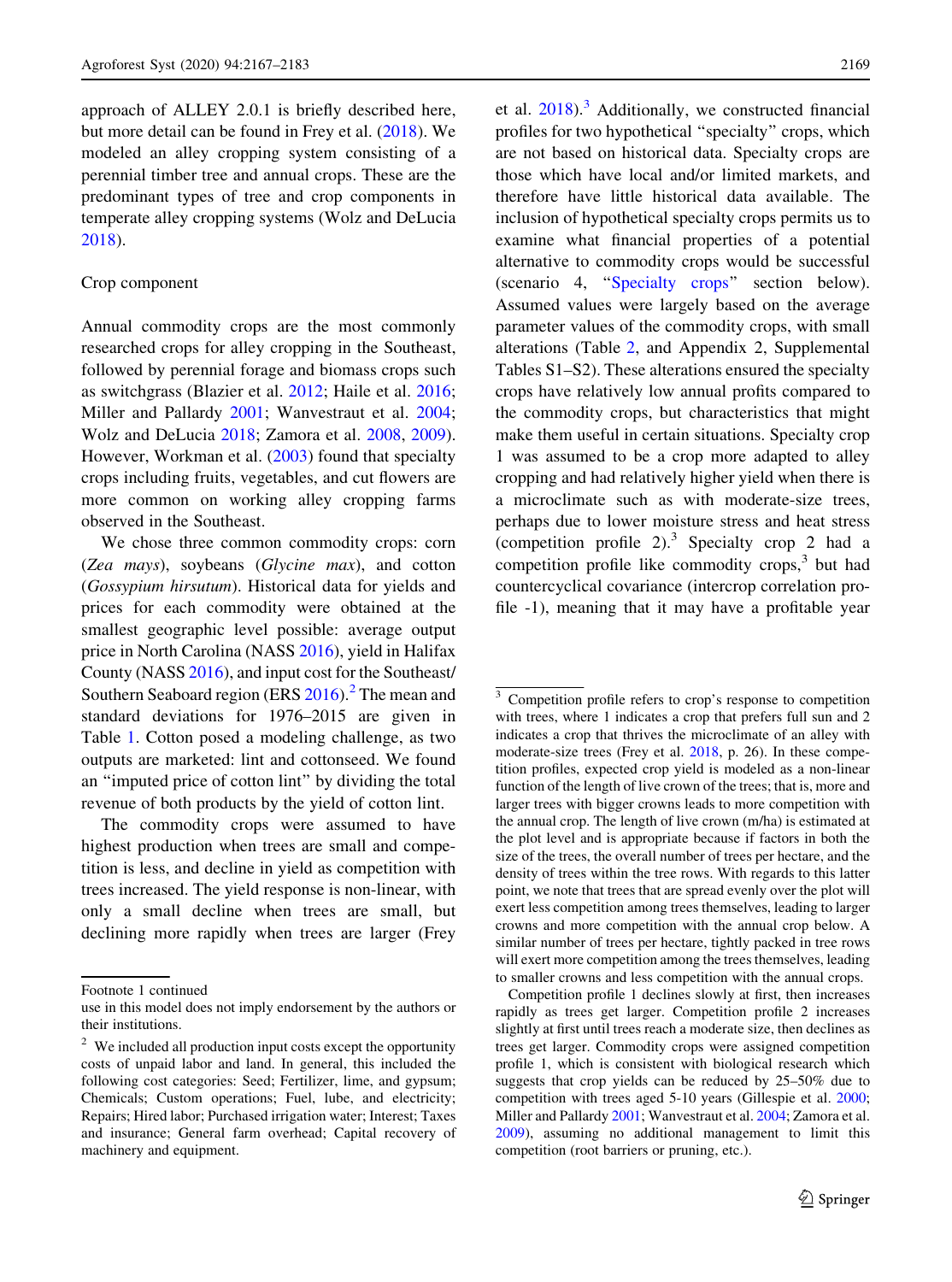|                                                           | Corn    | Soybeans | $\mathrm{Cotton}^{\mathrm{a}}$ | Pine sawtimber | Pine pulpwood |
|-----------------------------------------------------------|---------|----------|--------------------------------|----------------|---------------|
| Mean output price $($/t$$ for crops, $$/m^3$$ for timber) | 214.9   | 456.1    | 2507.2                         | 57.3           | 11.1          |
| SD.                                                       | (87.2)  | (197.2)  | (1039.3)                       | (14.3)         | (1.4)         |
| Mean yield (t/ha)                                         | 4.46    | 1.77     | 0.72                           |                |               |
| <b>SD</b>                                                 | (1.07)  | (0.37)   | (0.22)                         |                |               |
| Mean input costs (\$/ha)                                  | 1107.9  | 686.1    | 1989.2                         |                |               |
| SD.                                                       | (240.5) | (158.7)  | (460.8)                        |                |               |

<span id="page-3-0"></span>Table 1 Mean and standard deviation crop output prices, yield, and input costs, 1975-2015, in real 2013 dollars

<sup>a</sup>Cotton yield information is for cotton lint, and the output price is an imputed price including the value of cotton lint and cottonseed/ of lint

Table 2 Key parameters for construction of commodity (corn, soybeans, cotton) and hypothetical specialty crops (SC1 and SC2). Other detailed parameters given in tables S1-S2

|                                             | ⊇orn | Soybeans | `otton | SCI | SC <sub>2</sub> |
|---------------------------------------------|------|----------|--------|-----|-----------------|
| Competition profile <sup>3</sup>            |      |          |        |     |                 |
| Inter-crop correlation profile <sup>4</sup> |      |          |        |     |                 |

E Estimated from historical data (E) for commodity crops

when most other crops do poorly.<sup>4</sup> Such hypothetical countercyclical crops have been discussed in agroforestry literature as providing the most potential for risk mitigation and agroforestry adoption (Blandon [2004;](#page-14-0) Lilieholm and Reeves [1991\)](#page-15-0), but experience suggests it is challenging to find a crop that thrives when most others fail, such as a drought or flood.

## Tree component

The commercial timber species in the Southeast with most available data regarding growth, yield, and timber price is loblolly pine (Pinus taeda). Although not as commonly used as some hardwood tree species (Wolz and DeLucia [2018](#page-15-0)), loblolly pine has been used in experimental alley cropping systems (Blazier et al. [2012;](#page-14-0) Cubbage et al. [2012](#page-14-0); Zamora et al. [2009](#page-16-0)).

Southern pine pulpwood and sawtimber stumpage prices for eastern North Carolina from 1976–2015 were obtained from NCCE [\(2014](#page-15-0)). Pine input costs include establishment, competition control, and annual management costs. We assume these costs to be strongly positively correlated in order to model a single stochastic pine input cost index variable of average 1. The cost index is necessary to limit the number of modeled variables in the multivariate simulation, to maintain computational feasibility, and was derived by summing the historical costs (Dooley and Barlow [2013](#page-14-0)) in each year and normalized by dividing by the average of those costs for all years. This index is then multiplied by a fixed value for the activity that is scheduled to occur in a given year, based on NCFS [\(2014](#page-15-0)) forest management cost estimates for Halifax County's district (D5-Rocky Mount).

## Parameter estimation

All historical prices were adjusted to real 2013 dollars using the Consumer Price Index (CPI) (US BLS [2015](#page-15-0)). Using the historical data, we estimated a historical joint distribution of yearly shocks to all crops' three financial ''returns elements'': output price, yield, and

<sup>4</sup> Inter-crop correlation refers to the correlation between shocks to yield, price, and cost among the various crops, and were estimated from historical data for commodity crops. For specialty crops, 1 indicates a hypothetical direct correlation, and -1 countercyclical.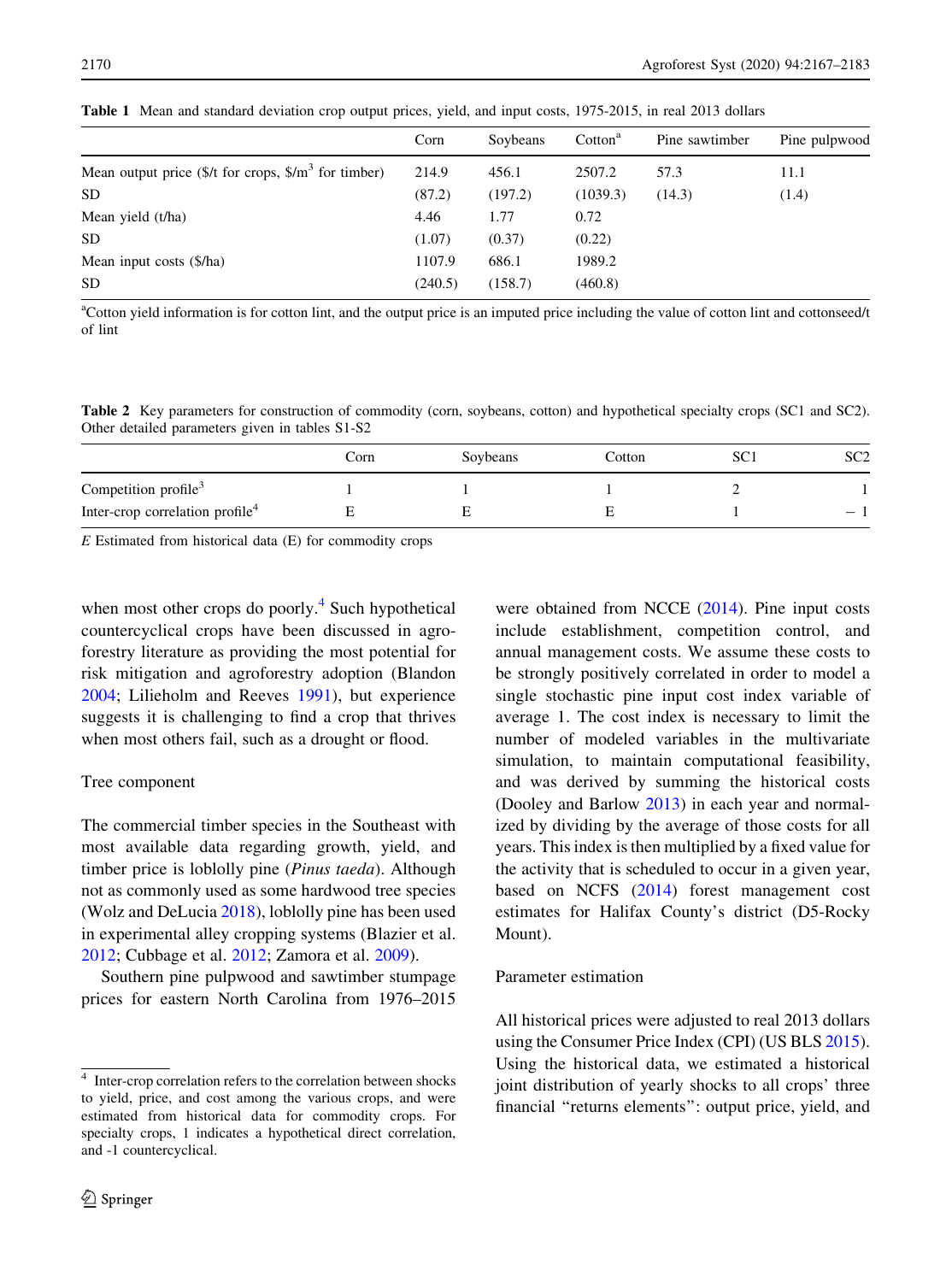|                                | Function<br>number <sup>a</sup> | Function description                                     | Equation <sup>b</sup>                                                                       |
|--------------------------------|---------------------------------|----------------------------------------------------------|---------------------------------------------------------------------------------------------|
| Autoregression-trend functions |                                 |                                                          |                                                                                             |
| Crop price                     | 6                               | Decreasing exponential time trend, AR1<br>autoregression | $y_t = \beta_1 + \beta_2 \cdot e^{\beta_3 \cdot t} + \beta_4 \cdot y_{t-1} + \varepsilon_t$ |
| Crop yield                     | 5                               | Increasing exponential time trend, AR1<br>autoregression | $y_t = \beta_1 - e^{\beta_2 \cdot t} + \beta_3 \cdot y_{t-1} + \varepsilon_t$               |
| Crop input cost                | 2                               | No time trend, AR1 autoregression                        | $y_t = \beta_1 + \beta_2 \cdot y_{t-1} + \varepsilon_t$                                     |
| Timber price                   | $\overline{2}$                  | No time trend, AR1 autoregression                        | $y_t = \beta_1 + \beta_2 \cdot y_{t-1} + \varepsilon_t$                                     |
| Timber input cost<br>index     | $\theta$                        | Full mean reversion plus shock                           | $y_t = \bar{y} + \varepsilon_t$                                                             |
| Distribution functions         |                                 |                                                          |                                                                                             |
| Crop price                     | 1                               | Lognormal distribution                                   | $g \sim LN(c_1, c_2)$                                                                       |
|                                |                                 |                                                          | $\varepsilon = g + minad$                                                                   |
| Crop yield                     | 2                               | Beta distribution                                        | $g \sim Beta(c_1, c_2)$                                                                     |
|                                |                                 |                                                          | $\varepsilon = g \cdot (maxad - minad) + minad$                                             |
| Crop input cost                | $\boldsymbol{0}$                | Normal distribution                                      | $\varepsilon \sim N(0, c_1)$                                                                |
| Timber price                   | 1                               | Lognormal distribution                                   | $g \sim LN(c_1, c_2)$                                                                       |
|                                |                                 |                                                          | $\varepsilon = g + minad$                                                                   |
| Timber input cost<br>index     | $\boldsymbol{0}$                | Normal distribution                                      | $\varepsilon \sim N(0, c_1)$                                                                |

Table 3 Assumptions about autoregrssion-trend functional form and distribution of the shock for crop price, crop yield, crop input cost, timber price, and timber input cost

<sup>a</sup>As described and categorized in Frey et al. [\(2018](#page-15-0))

 $b_E$  represents a randomly generated shock. LN represents the lognormal distribution, N the normal distribution, and Beta the beta distribution

input cost. Then, the simulation uses random draws from the estimated joint distribution (Frey et al. [2018](#page-15-0)).

Parameters were estimated by fitting a regression of the assumed autoregression-trend functional form given in Table 3 to the historical data. Estimated coefficients for autoregression-trend functions are output into matrix S (Appendix 2, Supplemental Table S1). The resulting residuals, or shocks,  $\varepsilon_t$ , were translated to a standard normal distribution based on the assumed distribution in Table [1.](#page-3-0) Estimated parameters for shock distribution functions are output by ALLEY 2.0.1 into a matrix called D (Appendix 2, Supplemental Table S2). We estimated a covariance matrix (sigma) of the normalized residuals (Appendix 2, Supplemental Table S3).

#### Monte-Carlo simulation

ALLEY 2.0.1 uses a Gaussian copula (Frees and Valdez [1998](#page-14-0)) to model all financial returns elements (output price, yield, input cost) for all crops. D and sigma together define the joint distribution of the shocks, and S translates those shocks into actual values of the financial returns elements. This creates a correlated joint distribution of the financial returns elements.<sup>5</sup>

 $5$  As in Frey et al. [\(2018](#page-15-0)), the one exception to this Guassian copula modeling is timber yield, which was modeled independently based on a growth and yield model, found in Westfall et al. ([2004\)](#page-15-0) and in Burkhart et al. [\(2008](#page-14-0)). ALLEY 2.0.1 also includes forest catastrophes (fire, pests, etc.), which are assumed to occur with probability 0.01, and kill a random proportion of trees from a normal distribution with mean 0.15 and standard deviation 0.15.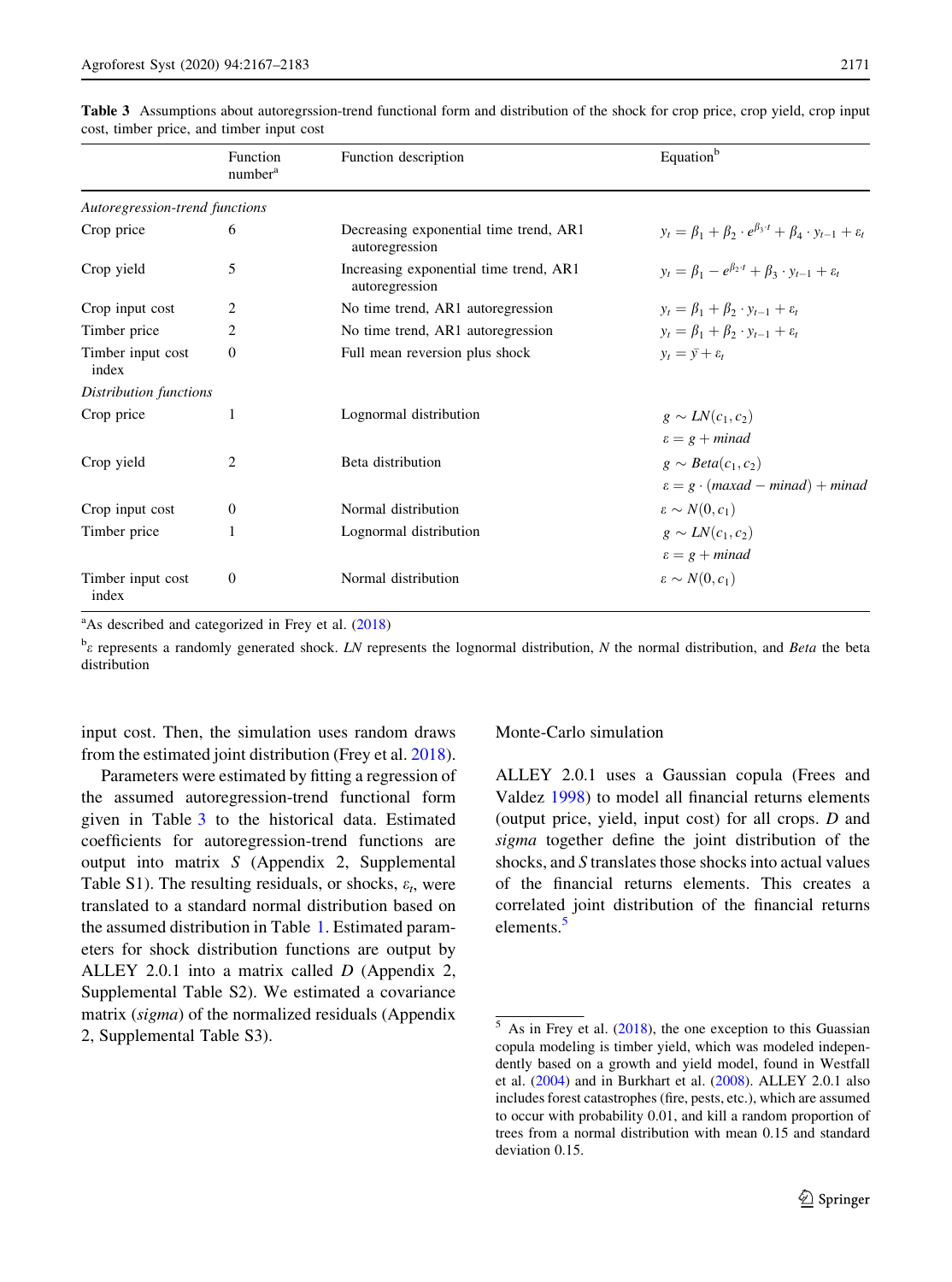Comparison of financial returns and risk

Three land-use systems were modeled independently: monocropping, alley cropping, and loblolly pine plantation. The financial returns elements were simulated over a 40-year time horizon  $(m)$  with 25,000 replications  $(n)$ , to determine average and distribution of long-run profits. We calculated the financial profit indicators net present value (NPV), soil expectation value (SEV), and annual equivalent income (AEI), using a 5% discount rate (Mercer et al. [2014\)](#page-15-0). We also calculated the average optimal timber rotation, $6$  number of years each crop was selected, and average government payment.

We utilize the concepts of first- and second-order stochastic dominance (Hadar and Russell [1969](#page-15-0)) to compare distributions of financial returns. Roughly speaking, first-order stochastic dominance means that one distribution has higher value (the x-axis in a cumulative distribution function) at any given quantile (the y-axis). That is, the dominant cumulative distribution function (CDF) is always to the right of the dominated one. Any producer should prefer a distribution that is first-order dominant.<sup>7</sup> Second-order stochastic dominance roughly means that one distribution has a mean at least as high as the other, and lower standard deviation (less risky). Any risk-averse producer should prefer a distribution that is secondorder dominant.

#### Management scenarios

#### Base case

The base case is the simplest test case for comparing monocropping, alley cropping, and traditional loblolly pine plantation (Frey et al. [2018\)](#page-15-0). To summarize, loblolly pine site index was 22.9 m (75 ft) at 25 years, a fairly good site for timber production. In the pine plantation model, trees were spaced at  $2.44 \times 3.05$  m  $(8 \times 10$  ft), 1345 trees/ha (545 trees/acre). In the alley cropping model, the trees were spaced  $2.44 \times 2.44$  m  $(8 \times 8$  ft) within double tree rows (Frey et al. [2018](#page-15-0)). The alley between double tree rows was 12.2 m (40 ft), which is intermediate between alley widths described in the literature (Blazier et al. [2012](#page-14-0); Cubbage et al. [2012](#page-14-0); Zamora et al. [2009](#page-16-0)), 560 trees/ ha (227 trees/acre) overall.

We included the assumption of interspecific competition which reduced the yield of the alley crops as tree size increased. This competition profile 1 assumption for commodity crops would be consistent with little or no additional management of the trees to limit the competition effects, such as installing underground barriers to limit tree root growth into the alley (Zamora et al. [2008](#page-16-0)).

The base case assumed a fixed, 40-year timber rotation for the loblolly pine plantation and alley cropping, which is different than the standard ALLEY 2.0.1 assumptions (code modifications described in Appendix 1). This is more comparable to the monocropping model, since the monocropping model uses a 40-year time horizon (Frey et al. [2018](#page-15-0)).

## Optimal rotation

The timber rotation calculated in standard ALLEY 2.0.1 chooses the timber rotation ex-post, based on whichever year generates the highest total timber and alley cropping SEV. This SEV-maximizing rotation is called the ''optimal rotation.'' Since this allows more flexibility than a fixed rotation, financial returns should always be higher than the base case, and is indicative of the benefit of flexibility in changing timber rotations as market conditions (for both timber and crops) change. However, the optimal rotation as calculated in ALLEY 2.0.1 is unrealistic, as it assumes perfect knowledge of the past, present, and future market conditions. We include it as a best case scenario for loblolly pine and alley cropping.

## Alley width

The base case assumed an alley cropping alley width of 12.2 m with 560 trees/ha. An alternative management choice was to use an alley width of 24.4 m (80 ft) for the annual crop area, leading to 305 trees/ha (124 trees/acre) overall. The 24.4 m alley was used in subsequent scenarios 4–6.

<sup>6</sup> The rotation that yields maximum SEV.

<sup>7</sup> Assuming that there are no other preferences that are not included in the estimate of profits, such as environmental stewardship).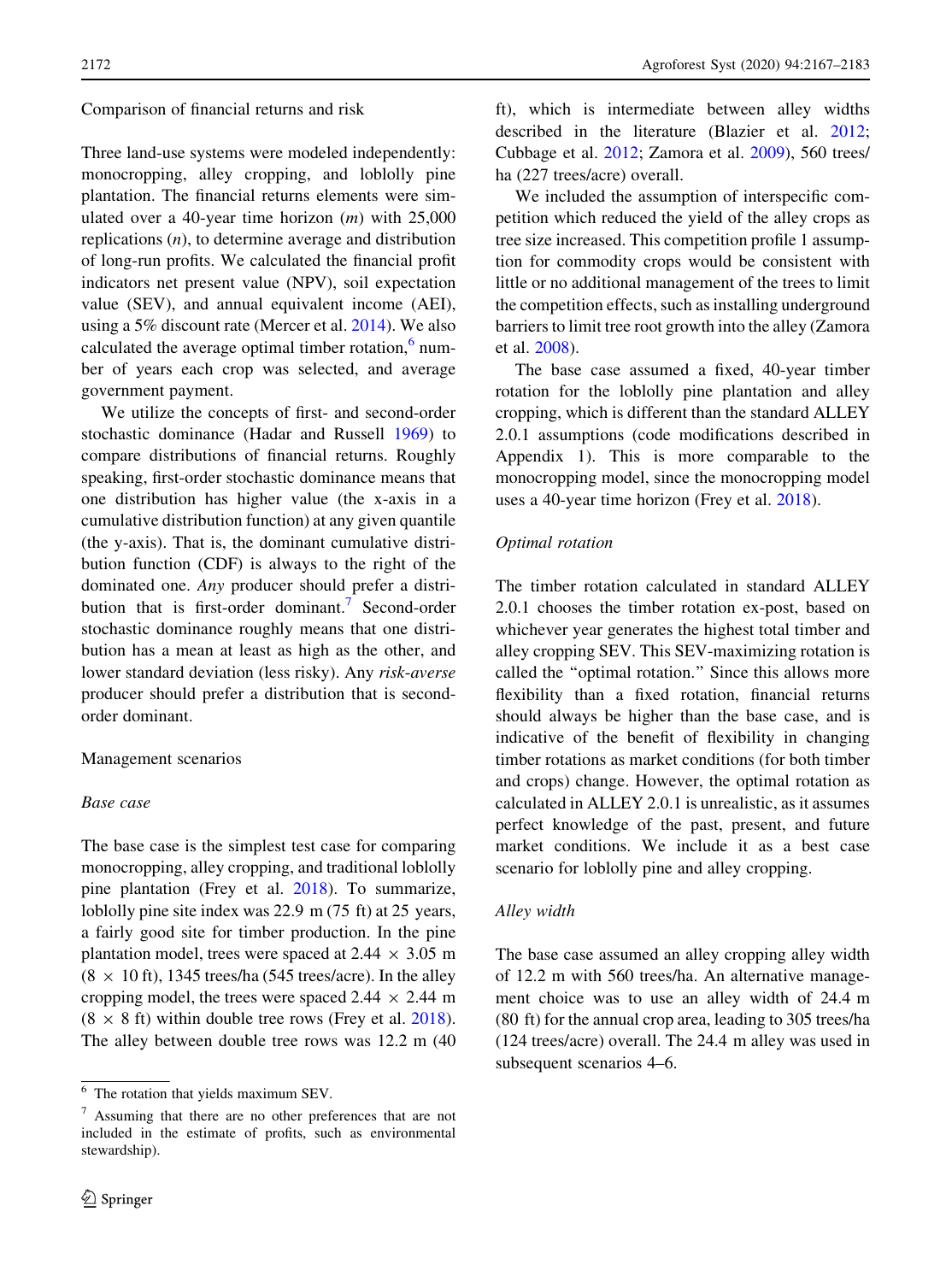#### <span id="page-6-0"></span>Specialty crops

We constructed two hypothetical specialty crops (see "Crop component" section) to understand what financial profile of alternative, non-commodity crops will improve financial returns and risk in monocropping and alley cropping systems.

#### Policy scenarios

#### Commodity and cost share payments

Financial returns and risk can be altered by government incentives and support programs. We modeled the impact of two typical programs, one for agriculture and one forestry. The first is the Agricultural Risk Coverage–Individual Coverage (ARC–IC) program, authorized in the 2014 and 2018 Farm Bills (FSA [2014\)](#page-15-0). Under this program, a payment is made if the revenue generated from a producer's crop is less than the ''guarantee''—86% of the producer's benchmark revenue (Frey et al. [2018;](#page-15-0) Rejesus and Goodwin  $2019$ .

The second is a cost share program for site preparation and planting of trees. There are numerous federal and state programs that can be used to offset a portion of these costs. For simplicity, we assumed that a cost share program would cover 50% of the costs of site preparation, planting, and competition control. 50% cost-share payments are typical in federallyadministered programs such as the Conservation Reserve Enhancement Program (CREP) (FSA [2018](#page-15-0)), and similar to the 40% paid by North Carolina's state Forest Development Program (NCFS [2018](#page-15-0)).

#### Carbon payments

We modeled the impact of a policy that is not common in the U.S., but has been the subject of economic debate and research, a payment for carbon sequestered from the atmosphere by trees. Payment schemes and mechanisms are likely to vary, so we modeled a simple hypothetical scheme under which a manager would be paid per ton of carbon dioxide  $(tCO<sub>2</sub>)$  sequestered each year as trees grow. However, if timber is harvested, or carbon lost from other tree mortality, the manager must repay the amount of carbon lost at the same price. Although this hypothetical scheme does not exactly mirror any specific forest carbon offset protocol on the voluntary or compliance market, protocols for calculating carbon offsets are highly variable (Parajuli et al. [2019;](#page-15-0) Yankel [2018](#page-16-0)), and this approach does provide a straightforward way to link the carbon value to the timber growth variable already included in the model without necessitating a separate variable in the model. We assumed a price of \$10/m<sup> $\land$ </sup>3 merchantable timber, which translated to roughly  $$7.25/tCO<sub>2</sub>$  sequestered,<sup>9</sup> which is intermediate between current voluntary and compliance market credits (Parajuli et al. [2019](#page-15-0)) (code modifications described in Appendix 1).

# Results

# Parameter estimation

Results of the parameter estimation are given in supplemental Tables S1-S3. Of the three commodity crops, soybeans were found to be the most profitable on average in real 2013 dollars from 1979 to 2015, and corn the least profitable, based on historic yields from Halifax County, prices from North Carolina, and costs from the Southeast. Soybeans also had the lowest standard deviation, so was the least risky.

Monte-Carlo simulation and scenarios

The Monte-Carlo simulation in ALLEY 2.0.1 generated  $n = 25,000$  replications of the  $m = 40$  years of financial returns elements. Figure [1](#page-7-0) displays crop financial returns for the three crops using historical data for 1977–2015 and a single replicate of the

<sup>8</sup> The benchmark revenue for individual coverage is the average of the three middle annual revenues per unit land area from the past 5 years. Revenue is calculated by multiplying the average annual yield for that producer and crop times the national average market price.

 $\frac{9}{9}$  1.38 tCO<sub>2</sub>e/m<sup>3</sup> merchantable pine timber. Conversion based on the equation:  $CO_2 = mt \cdot d \cdot BEF_2 \cdot (1 + R) \cdot CF \cdot C$ 

 $CO<sub>2</sub>$  is t of carbon dioxide; *m* is m<sup>3</sup> merchantable timber; *d* is the bone-dry density of pine timber =  $0.47 \text{ t/m}^3$ ;  $BEF_2$  is the biomass expansion factor  $= 1.3$  t aboveground biomass/t merchantable timber;  $1 + R$  is the conversion from above ground to total biomass ( $R$  is based on root-shoot ratio) = 1.23 t total biomass/t aboveground biomass;  $CF$  is the carbon fraction = 0.5 t C/t total biomass; C is the C to  $CO_2$  conversion = 3.67 t  $CO_2/t$ C.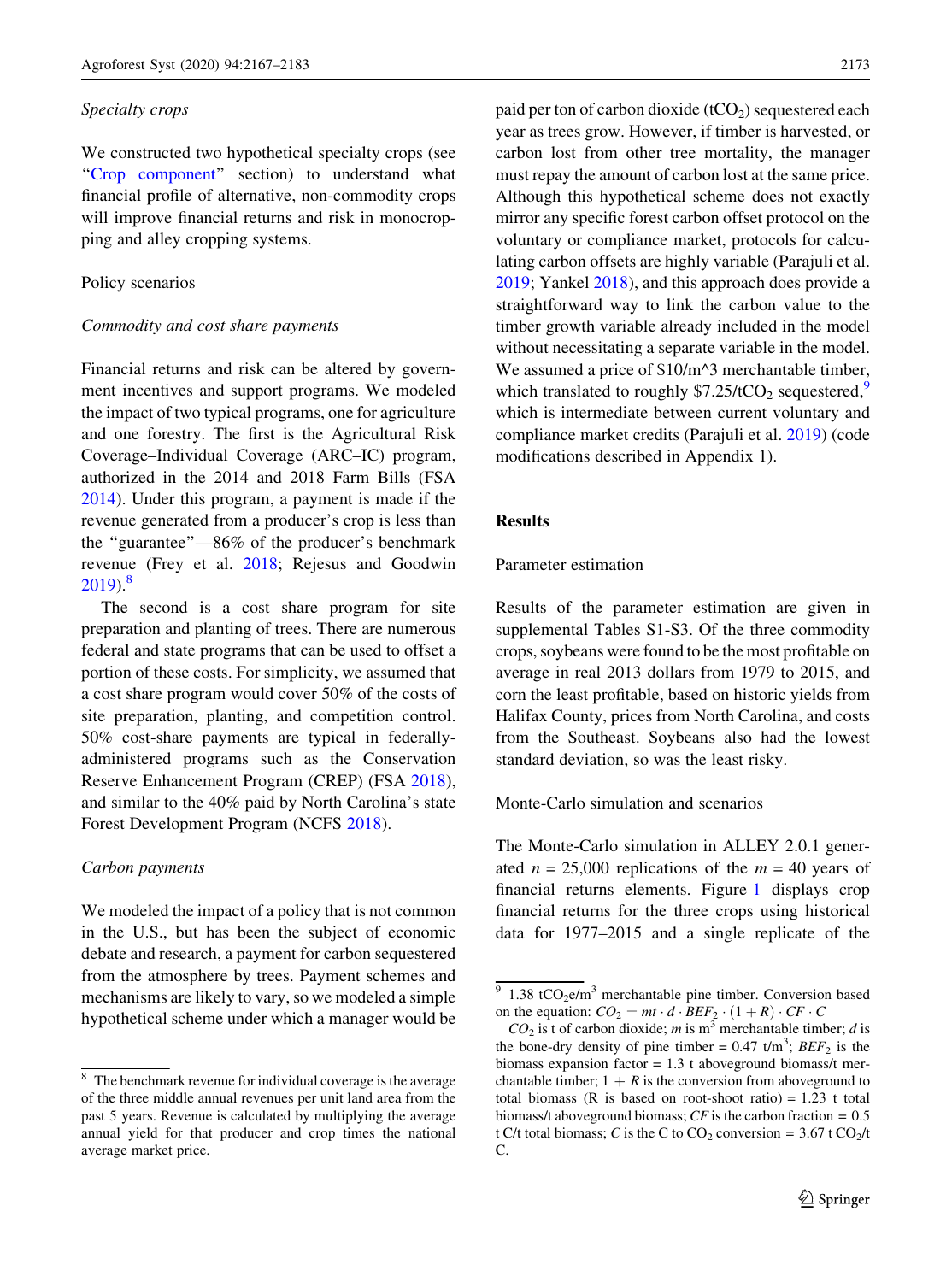<span id="page-7-0"></span>Fig. 1 Historical (1977- 2015) (ERS [2016\)](#page-14-0) and one example simulated path of monocropping financial returns (revenues minus costs, in real 2013 dollars), for three crops, using Halifax County average yields, North Carolina output prices, and Southeast average input costs. In the ALLEY 2.0.1 model, future paths were simulated 25,000 times to find the distribution of financial returns



40 year time horizon, as an example. Results for AEI, SEV, government payments, and timber rotation for the scenarios are reported in Table [4](#page-8-0), and crop selection in Table [5](#page-9-0). Cumulative distributions of the SEVs (Figs. [2](#page-9-0), [3](#page-10-0), [4](#page-10-0), [5](#page-11-0), [6](#page-11-0)) for monocropping, alley cropping, and loblolly pine plantation are based on ordering results from 25,000 realizations of the Monte Carlo model.

In our simulation, using our assumptions and across various scenarios, monocropping (single species row crop) tended to have higher overall profits (as measured by AEI or SEV) than alley cropping when using a fixed, 40-year rotation, which was higher than a loblolly pine plantation. In the base case, monocrop had a mean AEI of \$275/ha/year versus \$37 for loblolly pine plantation (40-year rotation) and \$24 for loblolly pine alley crop (12.2 m alley and 40-year rotation). The pine plantation had the lowest risk (as measured by standard deviation) in all scenarios. In the base case, pine plantation had a standard deviation of AEI of \$40/ha/year compared to \$104 for alley cropping and \$248 for monocropping. It is also of interest that while alley cropping did have lower risk than monocropping in the base case, in some cases alley cropping had higher returns and higher risk than monocropping, particularly the cases including a 24.4 m alley and optimal rotation.

#### Base case

In the base case (Tables [4](#page-8-0) and [5,](#page-9-0) Fig. [2](#page-9-0) with the alley and pine systems labeled as ''40-year rotation''), monocropping and loblolly pine plantation both have higher mean AEI than alley cropping with 12.2 m alleys. Monocropping first-order dominates alley cropping, and pine plantation second-order dominates alley cropping. That is, all managers would prefer monocropping to alley cropping, and all risk-averse managers would prefer pine plantation to alley cropping.

Soybeans and cotton were about equally selected in monocropping with about 40% each, but soybean was more commonly selected in alley cropping with 52% selection. This is because the competition between trees and crops affected soybean financial returns to a lesser extent than cotton. While all yields were affected by the same proportional amount, soybeans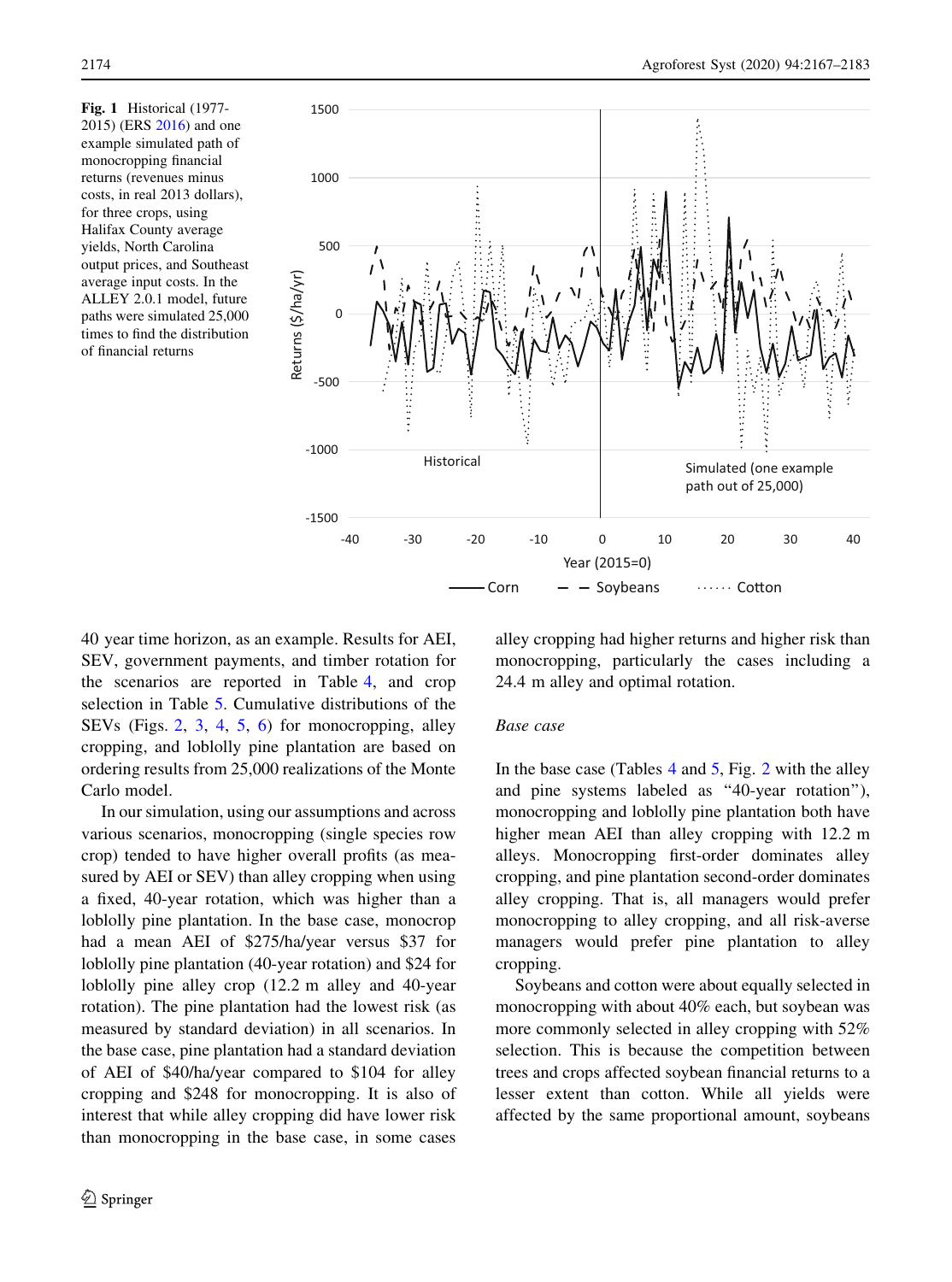|                                          | Mean $AEIa$ (\$/<br>ha/year)<br>5% discount rate | SD of<br><b>AEI</b> | Mean SEV <sup>a</sup><br>(\$/ha) | SD of<br><b>SEV</b> | Mean gov. payment (\$/<br>ha/year) | Mean timber<br>rotation (year) |
|------------------------------------------|--------------------------------------------------|---------------------|----------------------------------|---------------------|------------------------------------|--------------------------------|
| 1. Base case                             |                                                  |                     |                                  |                     |                                    |                                |
| Monocrop                                 | 275                                              | 248                 | 5500                             | 4950                | $\qquad \qquad -$                  | $\qquad \qquad -$              |
| Pine-40-year rotation                    | 37                                               | 40                  | 740                              | 800                 |                                    | 40                             |
| Alley-12.2 m-40-year<br>rotation         | 24                                               | 104                 | 480                              | 2070                | $\overline{\phantom{0}}$           | 40                             |
| 2. Optimal rotation                      |                                                  |                     |                                  |                     |                                    |                                |
| Pine—optimal rotation                    | 134                                              | 57                  | 2690                             | 1150                |                                    | 25.6                           |
| Alley- $12.2$ m-<br>optimal rotation     | 146                                              | 158                 | 2920                             | 3160                |                                    | 22.1                           |
| 3. Increase alley width                  |                                                  |                     |                                  |                     |                                    |                                |
| Alley- $-24.4$ m $-40$ -year<br>rotation | 163                                              | 181                 | 3260                             | 3630                | $\qquad \qquad -$                  | 40                             |
| Alley-24.4 m-<br>optimal rotation        | 365                                              | 291                 | 7310                             | 5830                |                                    | 20.4                           |
| 4. Include specialty crops               |                                                  |                     |                                  |                     |                                    |                                |
| Monocrop                                 | 340                                              | 226                 | 6800                             | 4510                | -                                  |                                |
| Alley-24.4 m-<br>optimal rotation        | 426                                              | 262                 | 8530                             | 5230                |                                    | 21.7                           |
| 5. Commodity and cost share payments     |                                                  |                     |                                  |                     |                                    |                                |
| Monocrop                                 | 458                                              | 267                 | 9150                             | 5340                | 208                                |                                |
| Pine—optimal rotation                    | 164                                              | 56                  | 3280                             | 1120                | 18                                 | 24.9                           |
| Alley-24.4 m-<br>optimal rotation        | 512                                              | 300                 | 10,230                           | 6000                | 165                                | 20.2                           |
| 6. Carbon payments                       |                                                  |                     |                                  |                     |                                    |                                |
| Pine—optimal rotation                    | 177                                              | 60                  | 3550                             | 1210                | 61                                 | 28.7                           |
| Alley-24.4 m-<br>optimal rotation        | 384                                              | 276                 | 7690                             | 5520                | 52                                 | 23.1                           |

<span id="page-8-0"></span>Table 4 Annual equivalent income (AEI), soil expextation value (SEV), mean government payment, and mean timber rotation for each system and scenario (25,000 simulations of up to 40 years each)

<sup>a</sup>Includes value of government payments

is lower-cost and lower-revenue, so the reduction in yield affects total financial returns to a lesser extent.

#### Optimal rotation

The optimal rotation scenario (Tables 4, [5](#page-9-0) and Fig. [2,](#page-9-0) with the alley and pine systems labeled as ''optimal rotation'') unambiguously improves AEI by \$97/ha/ year in the case of loblolly pine plantation and \$122 for alley cropping, and indicated by a rightward shift in the CDFs, compared to the base case fixed ''40-year rotation.'' This was pair with an increase in risk as the standard deviation of AEI increased by \$17/ha/year and \$54, respectively. Alley cropping systems had shorter "optimal" timber rotations than the loblolly pine plantation (22 vs. 26 years). This may be due to two differences. First, the trees spaced further apart grow more quickly as individuals, and are at optimal harvest age sooner. Second, as trees get older, financial returns from crops are reduced so it becomes optimal to harvest trees sooner to return to better productivity of agricultural crops.

When considering optimal rotations for loblolly pine and alley cropping systems, neither system dominates or is dominated by the other, or by monocropping. This means managers of different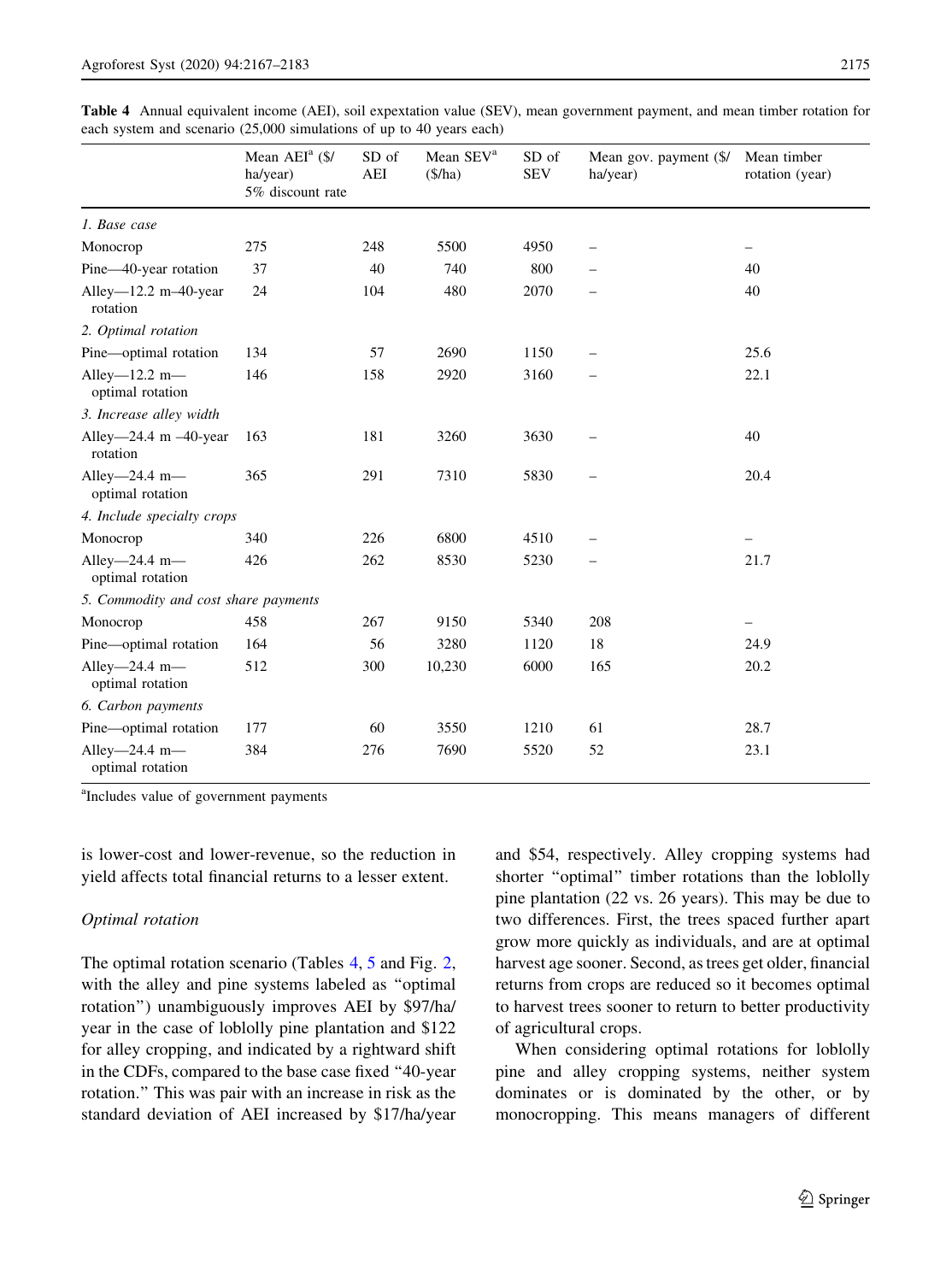|                                      | Corn $(\%)$ | Soybeans $(\%)$ | Cotton $(\%)$ | Specialty 1 $(\%)$ | Specialty 2 $(\%)$ |
|--------------------------------------|-------------|-----------------|---------------|--------------------|--------------------|
| 1. Base case                         |             |                 |               |                    |                    |
| Monocrop                             | 21          | 39              | 40            |                    |                    |
| Alley— $12.2$ m $-40$ -year rotation | 22          | 49              | 29            |                    |                    |
| 2. Optimal rotation                  |             |                 |               |                    |                    |
| Alley— $12.2$ m—optimal rotation     | 24          | 52              | 23            |                    |                    |
| 3. Increase alley width              |             |                 |               |                    |                    |
| Alley—24.4 m $-40$ -year rotation    | 21          | 44              | 35            |                    |                    |
| Alley—24.4 m—optimal rotation        | 24          | 46              | 30            |                    |                    |
| 4. Include specialty crops           |             |                 |               |                    |                    |
| Monocrop                             | 18          | 25              | 28            | 11                 | 18                 |
| Alley $-24.4$ m                      | 18          | 28              | 16            | 24                 | 14                 |
| 5. Commodity and cost share payments |             |                 |               |                    |                    |
| Monocrop                             | 24          | 37              | 39            |                    |                    |
| Alley—24.4 m—optimal rotation        | 27          | 43              | 30            |                    |                    |
| 6. Carbon payments                   |             |                 |               |                    |                    |
| Alley—24.4 m—optimal rotation        | 24          | 45              | 31            |                    |                    |

<span id="page-9-0"></span>Table 5 Percent of total years that each crop is selected. Numbers may not sum to 100% due to rounding



Fig. 2 Scenarios 1 and 2: Base case and optimal rotation. Cumulative distribution functions of monocropping, pine plantation, and 12.2 m alley cropping

levels of risk aversion might choose any of the three systems. However, given the higher monocropping average AEI (\$275 vs. \$146/ha/year) and moderately higher risk (standard deviation of AEI \$248 vs. \$158/ ha/year) compared to alley cropping (with 12.2 m alley and optimal rotation), it seems likely that most managers would prefer monocropping to alley cropping.

However, the overall financial profile alley cropping with the widest alleys described below (24.4 m) did outperform monocropping when the assumption of optimal rotation was included (mean AEI \$365 vs. \$275/ha/year). A realistic distribution for alley cropping is likely to be intermediate between the fixed rotation and the optimal rotation, as most managers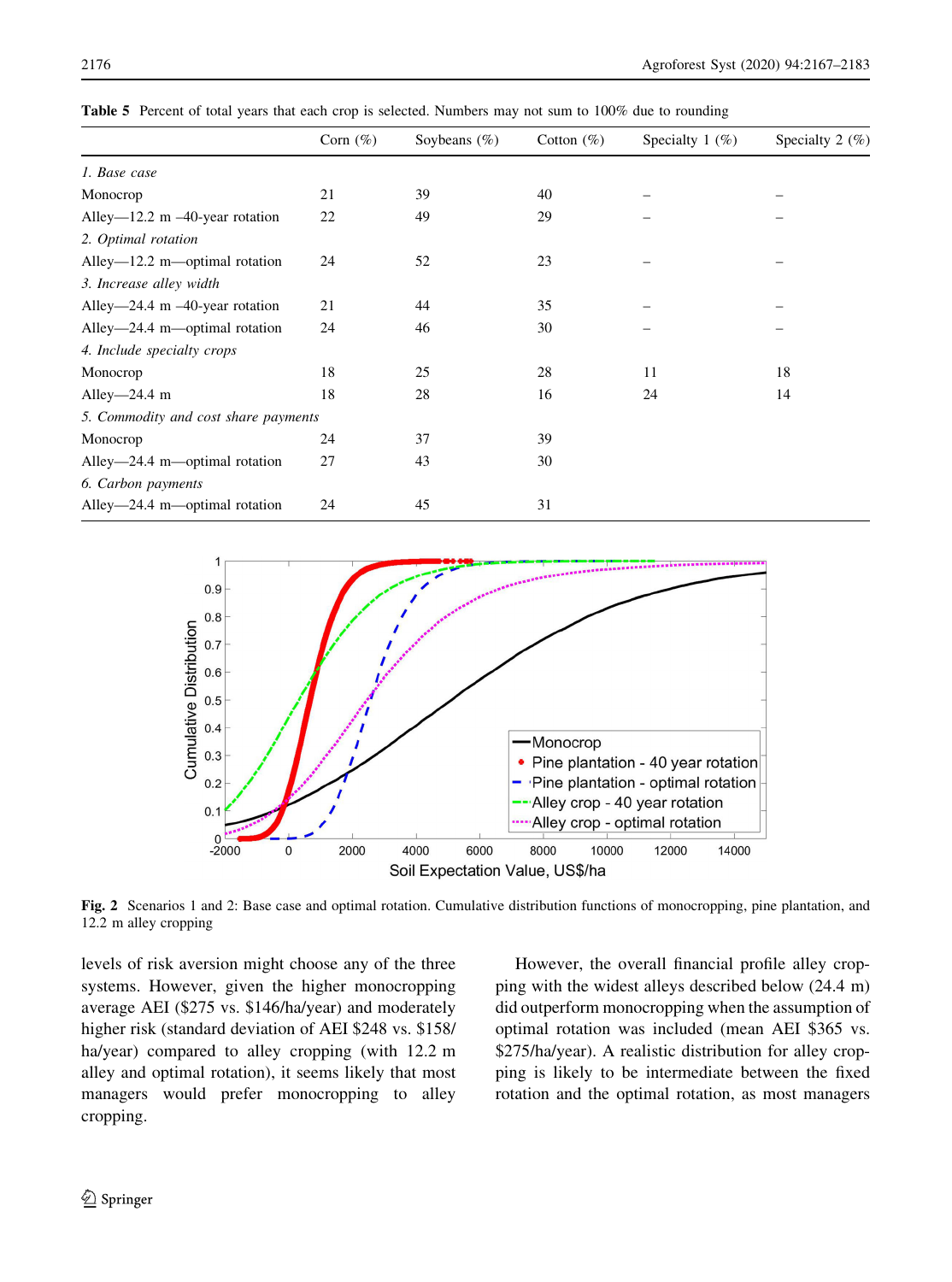<span id="page-10-0"></span>

Fig. 3 Scenario 3: Increase alley width. Cumulative distribution functions of monocropping, pine plantation, and 24.4 m alley cropping (twice the width of the base case assumptions).

Monocropping and pine plantation assumptions are identical to the base case and optimal rotation case, respectively



Fig. 4 Scenario 4: Specialty crops. Comparison of cumulative distribution functions of monocropping, pine plantation, and 24.4 m alley cropping, optimal rotation for the pine and alley

will allow some flexibility in rotation lengths, but will not have perfect knowledge of the future.

#### Alley width

The increase in mean AEI from the 12.2 m alley to 24.4 m alley is meaningful and relatively large, equaling about \$139/ha/year under the fixed rotation and \$219 under the optimal rotation (Table [4](#page-8-0)).

cropping, including the option of using two specialty crops in the monocropping and alley cropping systems

However, at the same time risk, as measured by standard deviation of financial returns more than doubles, putting alley cropping on par with monocropping. The wider alleys also change the proportion selected crops in the alley, shifting them slightly closer to the monocropping selection (Table [5\)](#page-9-0).

Assuming an optimal rotation, alley cropping with wide alleys (24.4 m) does first-order stochastically dominate monocropping; that is, the CDF is to the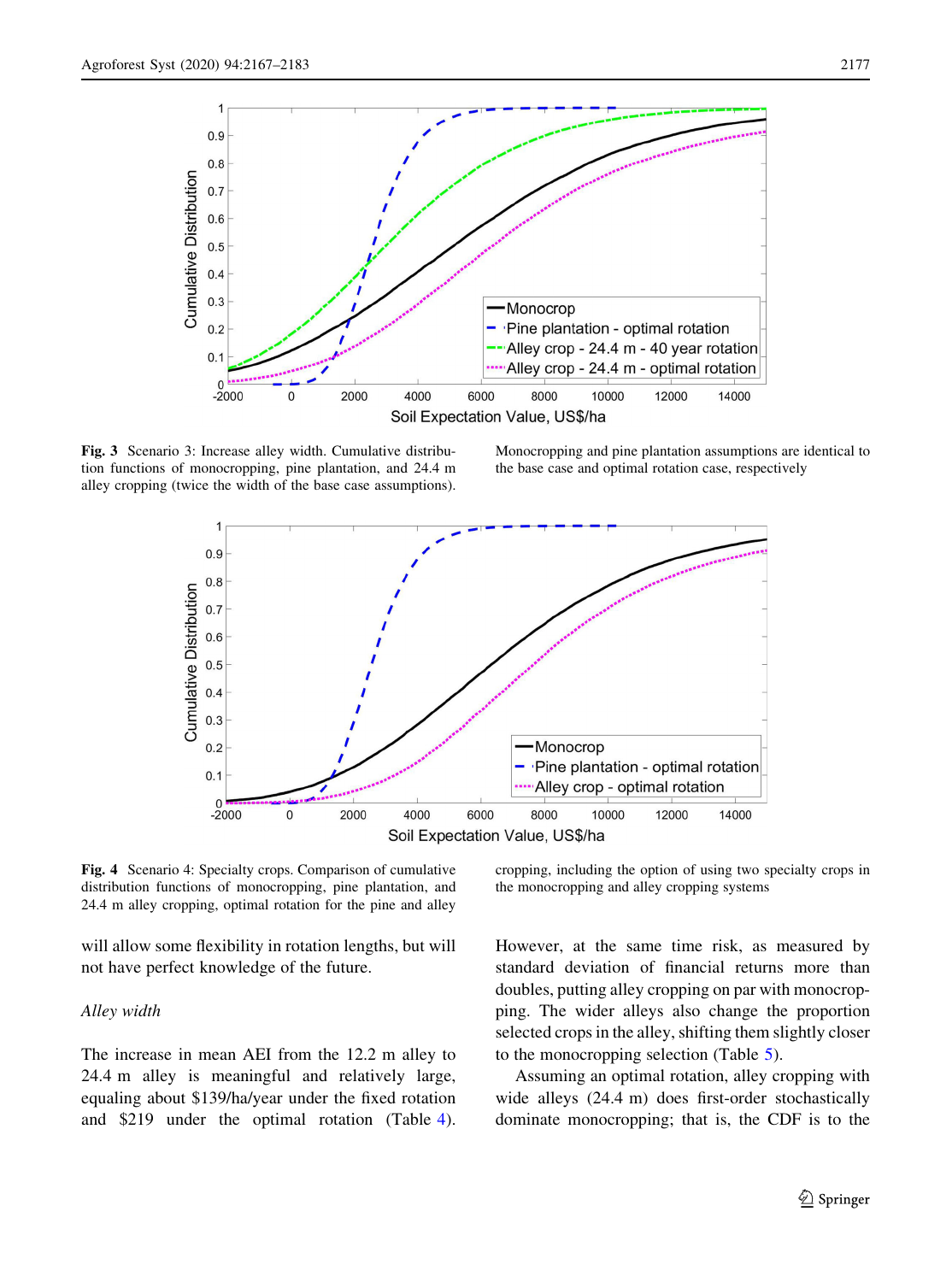<span id="page-11-0"></span>

Fig. 5 Scenario 5: Commodity and cost share payments. Comparison of cumulative distribution functions of monocropping, pine plantation, and 24.4 m alley cropping



Fig. 6 Scenario 6: Carbon payments. Comparison of cumulative distribution functions of monocropping, pine plantation, and 24.4 m alley cropping

right, and any manager who prefers higher financial returns would prefer it (Fig. [3\)](#page-10-0). However, under a fixed, 40-year rotation, monocropping nearly firstorder dominates alley cropping.<sup>10</sup> This shows that management, flexibility, and knowledge of the markets are extremely important. Although the optimal rotation assumptions are unrealistic, this demonstrates that alley cropping could be potentially competitive with monocropping, if done with skill and information.

## Specialty crops

We expected that specialty crops should unambiguously improve the profits of both monocropping and alley cropping because they provide an extra alternative that can be utilized if performing well, but producers are never obliged to use, and this appears to be the case (Table [4\)](#page-8-0). Compared to Fig. [2,](#page-9-0) the

<sup>&</sup>lt;sup>10</sup> The CDFs do cross in the extreme lower tail, not shown in Fig. [3](#page-10-0).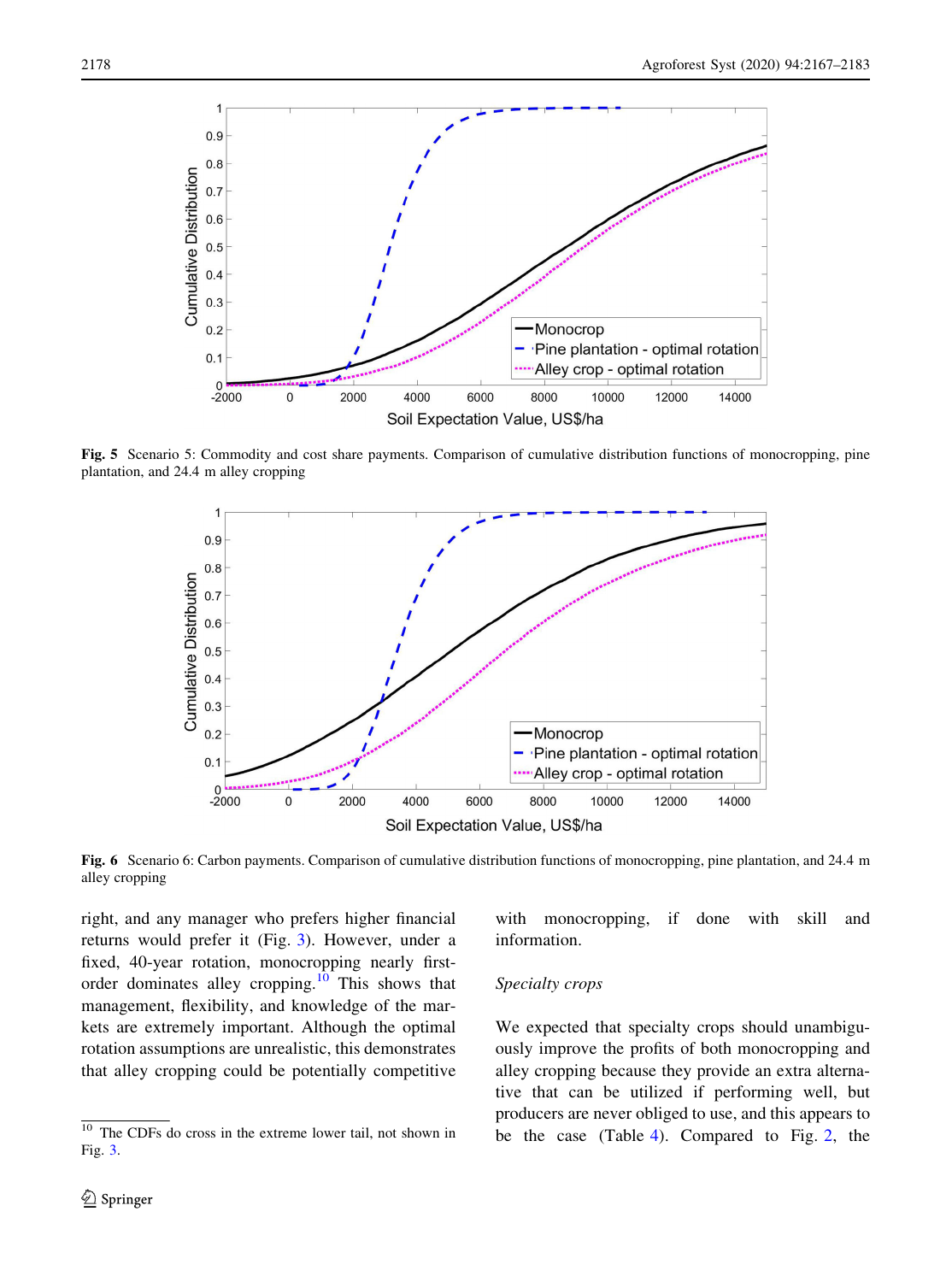distributions for monocropping and alley cropping in Fig. [4](#page-10-0) are shifted to the right, increasing mean AEI by \$65/ha/year for monocropping and \$61 for alley cropping. Still, they do not stochastically dominate the loblolly pine plantation distribution because the left-most tails of both monocropping and alley cropping are to the left of pine plantation, so there still could be some risk averse individuals who would prefer pine planation (since pine plantation does not change because of specialty crops, in Table [4](#page-8-0) refer to the pine plantation results from Scenario 1). However, this would be a smaller group of (highly risk-averse) individuals.

The addition of specialty crops did alter the crops most often utilized in the systems (Table [5](#page-9-0)). Most notably, Specialty crop 2 was used approximately 18% of the time in the monocropping and 14% in alley cropping, and as a result decreased the percentage of the three commodity crops. Specialty crop 2 has a profile of a crop that is ''countercyclical''—it tends to perform well in years when other crops do not, even though its average financial returns are lower. Specialty crop 1, which performs best in the microclimate of an alley with moderate-size trees, was used 24% of the time in alley cropping, but only 11% of the time in monocropping.

## Commodity and cost share payments

Adding government payments from the ARC-IC and reforestation cost-share programs increased the mean financial returns of all three systems (Table [4\)](#page-8-0). AEI of monocropping increased \$183/ha/year, loblolly pine plantation \$30, and alley cropping \$147, relative to the closest comparison case (without specialty crops). Interestingly, however, standard deviation did not decrease significantly, which we might expect from a program such as ARC, which is designed to limit down-side risk. Government payments had the largest positive effect on monocropping financial returns, pushing the CDF very close to the alley cropping "optimal rotation" (Fig. [5\)](#page-11-0). Since the "optimal rotation'' is based on unrealistic assumptions, a more realistic CDF of alley cropping would likely be below that of monocropping when government payments are included. This suggests government payment programs inhibit alley cropping adoption. Under the modeled policies, payments from government averaged about \$208/ha/year for monocropping, \$18/ha/ year for loblolly pine plantation, and \$165/ha/year for alley cropping.

## Carbon payments

Carbon payments were assumed to benefit alley cropping and loblolly pine plantation, but not monocropping (Fig. [6\)](#page-11-0). Compared to the optimal rotation pine and alley cropping (24.4 m alley) scenario, inclusion of carbon payments under our assumptions increases AEI by about \$43/ha/year for loblolly pine plantation and \$19 for alley cropping, without meaningfully changing the risk as measured by standard deviation (Table [4](#page-8-0)). Government payments averaged \$61/ha/year for pine plantation and \$52 for alley cropping. Thus, carbon payments as modeled with our assumptions, are smaller than the modeled Farm Bill commodity payments for monocropping or alley cropping, but larger than the cost-sharing for loblolly pine plantations. The carbon payments had the effect of extending the average optimal rotation by about 3.1 years for pine and 2.7 years for alley cropping (Table [4](#page-8-0)).

# **Discussion**

In terms of management choices, alley cropping was most competitive with monocropping when a wider, 24.4 m alley and optimal rotation were considered. Narrow alleys and fixed timber rotations make alley cropping economically infeasible for managers, compared to the alternatives considered here. The wider alley is a management choice that makes a large difference in outcomes, increasing AEI by up to \$210/ ha/year in the assumed region, market, and site conditions. Adding flexibility in determining the year of timber harvest also increases AEI significantly, by up to \$200/ha/year, which represents the best case. The reader should exercise some caution when interpreting the ''optimal rotation'' scenarios, since they are not directly comparable with the monocropping scenarios because the alley cropping ''optimal rotation'' assumes perfect knowledge of the future by the manager, whereas the monocropping does not.

Inclusion of potential specialty crops improved financial returns for both alley cropping and monocropping relative to loblolly pine plantation and relative to scenarios without inclusion of specialty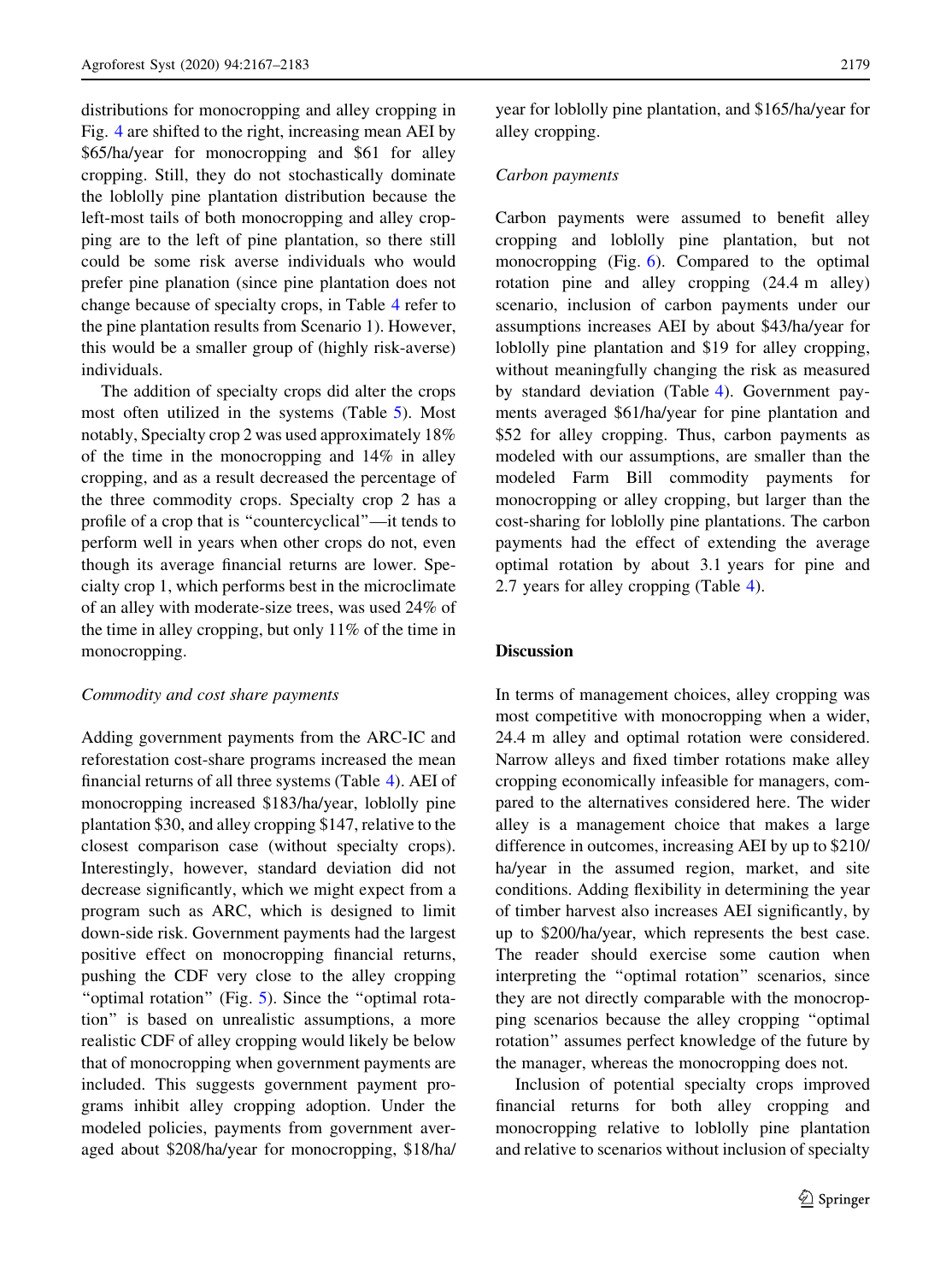crops, but did not seem to make much difference in the comparison between alley cropping and monocropping. Specialty crop 1, which performs better under microclimate conditions in a more mature alley cropping system could be utilized to increase profits in an alley cropping system. In this case, it is incumbent upon researchers, extension educators, technical service providers, and producers to do market and other background research in their regions to test interactions and find potential crops that might perform relatively well in an alley cropping microclimate, and have some markets for sale. Options might include certain vegetables, fruits, botanicals, cut flowers, mushrooms, annual hay crops, or annual biomass crops (Workman et al. [2003](#page-15-0); Blazier et al. [2012;](#page-14-0) Haile et al. [2016](#page-15-0)).

A management choice that is implicit in all our scenarios, through the assumption of competition profile 1, is that the producer would not undertake additional management to limit the competition between trees and alley crops. Installing an underground root barrier, deep disking to train tree roots, pruning roots or branches, or other activities have been shown limit this competition, thereby increasing the crop yields (Zamora et al. [2008\)](#page-16-0). However, potential negative impacts on tree yields or costs of these management approaches were unknown, so we chose to ignore these potential management activities for the current study. As such science and cost information becomes clearer, it could be incorporated into a future version of the ALLEY model.

Government policy can affect financial returns to management of forest and agricultural lands. The current typical policy regime, which includes ARC payments to monocropping producers and cost-share payments for loblolly pine plantations (Rejesus and Goodwin [2019](#page-15-0); Jacobson et al. [2009\)](#page-15-0), tends to favor monocropping. We assumed that alley cropping would be deemed eligible for both types of payments, an assertion that may not hold true in all circumstances. Even so, the average payments to alley cropping would not be as high as for monocropping.

Interestingly, in many of the scenarios alley cropping had a larger standard deviation of potential financial returns than monocropping. This suggests that risk mitigation, which has been hypothesized and promoted as a major potential benefit of alley cropping (MacFarland [2017](#page-15-0); Workman et al. [2003](#page-15-0)), may not actually play out that way. A farm that diversifies by having several different monocropping parcels, with various different products at any given time, would also have lower risk than this model, which is based on choosing only one crop per year. Loblolly pine plantation, while generally having lower average yield, had lower risk than both monocropping and alley cropping in all the scenarios (Table [4\)](#page-8-0). It was not second-order dominated because alley cropping and monocropping had larger low-end tails in the CDF, so extremely risk-averse managers in this area of North Carolina would potentially prefer loblolly pine plantations over the other two options. The same may be true for other areas across the South depending on specific situations related to the site quality, tree species, crops, policy, and climate/environmental variables.

Economic feasibility of alley cropping will depend greatly on a manager's knowledge and skill. Monocropping stochastically dominates fixed-rotation alley cropping. Therefore, all producers would prefer monocropping over fixed-rotation alley cropping. To get closer to the ''optimal rotation'' scenario implies having a strong sense of future market conditions.

While alley cropping may have higher mean profits than loblolly pine plantations in our study, replacement of loblolly pine plantations with alley cropping is also not likely. Partially this is because alley cropping does not second-order dominate pine plantation, so some risk averse producers are likely to prefer pine plantation. In addition, (1) many pine plantations are on agriculturally marginal land (Li and Zhang [2007](#page-15-0)), and (2) many family forest owners with pine plantations are either absentee or work somewhere away from their land and are not interested or available to manage annual crops on a frequent basis (Butler et al. [2016;](#page-14-0) Snyder et al. [2020](#page-15-0)).

Although this research approach allows for modeling many permutations of systems, management regimes, and policies, it has limitations. The Monte Carlo model is only as good as the underlying data and assumptions. The historical data used were the best available, but all sources used geographic averaging of yields and prices. This can lead to underestimates of single-farm yield variability (Just [2003](#page-15-0)), so actual risk may be higher than our estimates. There are numerous simplifying assumptions made, which allow computational tractability, but lose some nuance. The equations modeling autoregression and trends of prices and yields may be imperfect models of the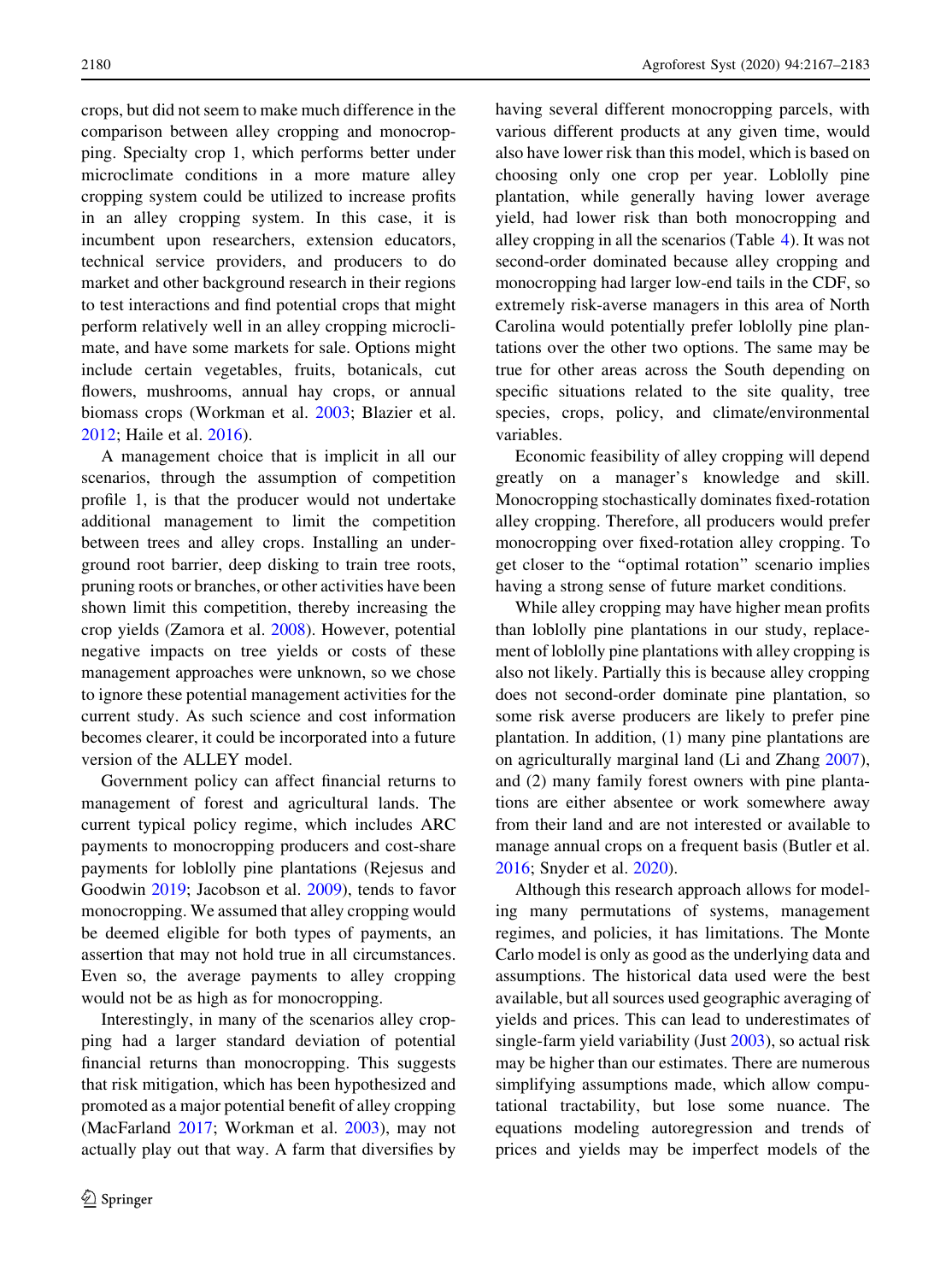<span id="page-14-0"></span>factors that influence how price and yield change from year to year. Some of the assumptions are based on relatively limited research and the authors' best estimates, including the quantification of interspecific competition. Finally, some aspects of alley cropping lacked research to be able to include in the model, so they had to be excluded from consideration, such as the potential impact of cultivation of understory crops on the growth of trees, or the impact of fertilization of crops on trees.

# **Conclusions**

We constructed a mathematical model to simulate financial returns and risk for a hypothetical versatile loblolly pine alley cropping system, using real-world data from Halifax County, North Carolina for three commodities and pine timber, and compared those results to conventional loblolly pine plantations and monocropping systems. Our model allowed producers to shift annual crops to obtain better profits under stochastic, changing market conditions.

On average agricultural land in North Carolina, alley cropping may be of value to certain producers, but we find those possibilities to be somewhat limited. Alley cropping performed the best financially—with higher mean financial returns than monocropping and roughly similar standard deviation—with larger alleys and when we made unrealistic assumptions about perfect knowledge for finding the optimal timber rotation. This indicates alley cropping may have the most potential for highly skilled and knowledgeable producers. However, in our study, alley cropping with loblolly pine does not meaningfully reduce financial risk relative to monocropping. Furthermore, current government policies and potential future carbon payments did not substantially tip the balance towards alley cropping. In the absence of policies specifically encouraging alley cropping as an alternative, individual producers must decide for themselves if their individual stewardship ethic places that much value on a potentially more environmentally-friendly system.

Alley cropping does present numerous management options, of which we have tested only a few here. To be sure, other tree species such as black walnut in the U.S. Midwest, and alley crops such as berries or biomass crops may present new opportunities from a financial perspective, and could be tested in the future.

Different spatial and temporal designs, management strategies to limit inter-specific competition offer other potential opportunities that could be tested experimentally and modeled in future simulations.

Acknowledgements A portion of this research was undertaken while the authors were Assistant Professor and Graduate Research Assistant, respectively, at Virginia State University, Petersburg, VA. That work was jointly funded by the McIntire-Stennis Cooperative Forestry Research Program through USDA NIFA, and by the National Agroforestry Center through Joint Venture Agreement 12-JV-11330143-104 between Virginia State University and USDA Forest Service, Southern Research Station. Thanks to Drs. Diomides Zamora and Larry Godsey for their comments on a draft of this research.

# References

- Blandon P (2004) Analyzing risk in agroforestry systems using a portfolio approach. In: Alavalapati JRR, Mercer DE (eds) Valuing agroforestry systems. Springer, Dordrecht, pp 95–122
- Blazier MA, Clason TR, Vance ED, Leggett Z, Sucre EB (2012) Loblolly pine age and density affects switchgrass growth and soil carbon in an agroforestry system. For Sci 58:485–496
- Burkhart HE, Amateis RL, Westfall JA, Daniels RF (2008) PTAEDA4.0: Simulation of individual tree growth, stand development and economic evaluation in loblolly pine plantations. Virginia Tech, Blacksburg, VA
- Butler BJ, Hewes JH, Dickinson BJ, Andrejczyk K, Butler SM, Markowski-Lindsay M (2016) Family forest ownerships of the United States, 2013: findings from the USDA forest service's national woodland owner survey. J For 114(6):638–647
- Cubbage FW, Glenn V, Mueller JP, Robison D, Myers R, Luginbuhl J-M, Myers R (2012) Early tree growth, crop yields and estimated returns for an agroforestry trial in Goldsboro, North Carolina. Agrofor Syst 86:323–334
- Djanibekov U, Khamzina A (2016) Stochastic economic assessment of afforestation on marginal land in irrigated farming system. Environ Resour Econ 63(1):95–117
- Djanibekov U, Villamor GB (2017) Market-based instruments for risk-averse farmers: rubber agroforest conservation in Jambi Province, Indonesia. 22(2):133–155
- Dooley E, Barlow R (2013) Costs and Trends of Southern Forestry Practices 2012. Alabmama Cooperative Extension System: Alabama A&M and Auburn Universities
- Dosskey MG, Bentrup G, Schoeneberger M (2012) A role for agroforestry in forest restoration in the lower Mississippi alluvial valley. J Forest 110:48–55
- ERS (2016) Commodity Costs and Returns. U.S. Department of Agriculture, Economic Research Service, Washington, DC
- Frees EW, Valdez EA (1998) Understanding relationships using copulas. North Am Actuarial J 2:1–25
- Frey GE, Mercer DE, Cubbage FW, Abt RC (2010) Economic potential of agroforestry and forestry in the lower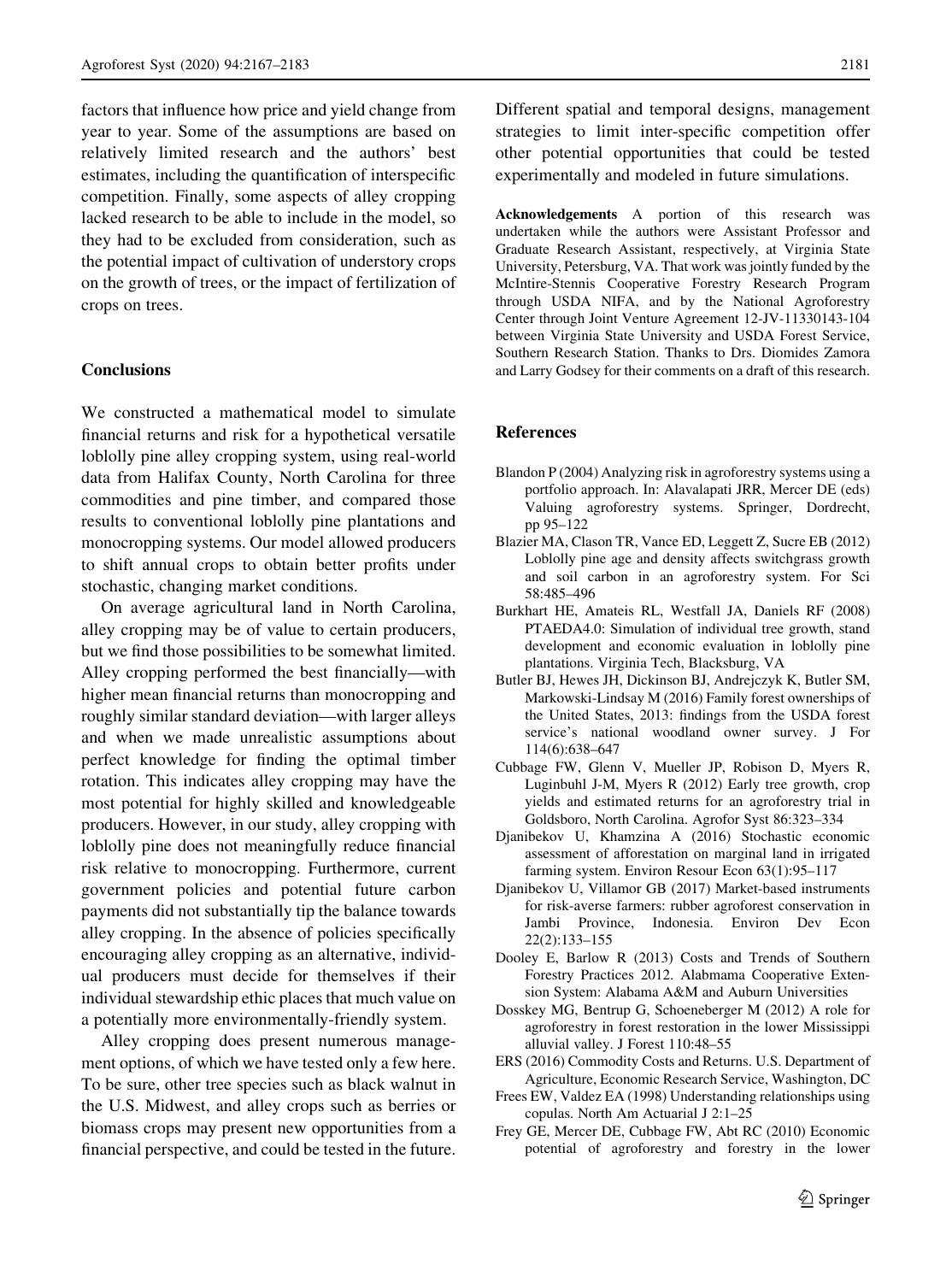<span id="page-15-0"></span>Mississippi alluvial valley with incentive programs and carbon payments. Southern J Appl For 34:176–185

- Frey GE, Cary MA, Goodwin BK, Mercer DE (2018) Agroforestry land-use economic yield and risk (ALLEY) model 2.0: a computer suite to simulate and compare stochastic yield and returns of alley crop, monocrop, and pine plantation systems in the U.S. South. e-Gen Tech Rep SRS-235. U.S. Department of Agriculture, Forest Service, Southern Research Station, Asheville, NC, 35p
- FSA (2014) Base acre reallocation, yield updates, Agriculture Risk Coverage (ARC) & Price Loss Coverage (PLC). U.S. Department of Agriculture, Farm Service Agency, Washington, DC, 11p
- FSA (2018) Conservation Reserve Enhancement Program— North Carolina. U.S. Departnement of Agriculture, Farm Service Agency, Washington, DC, 4p
- Gillespie A, Jose S, Mengel D, Hoover W, Pope P, Seifert J, Biehle D, Stall T, Benjamin T (2000) Defining competition vectors in a temperate alley cropping system in the midwestern USA: 1. Production physiology. Agrofor Syst 48:25–40
- Hadar J, Russell WR (1969) Rules for ordering uncertain prospects. Am Econ Rev 59:25–34
- Haile S, Palmer M, Otey A (2016) Potential of loblolly pine: switchgrass alley cropping for provision of biofuel feedstock. Agrofor Syst 90:763–771
- Jacobson MG, Greene JL, Straka TJ, Daniels SE, Kilgore MA (2009) Influence and effectiveness of financial incentive programs in promoting sustainable forestry in the south. South J Appl For 33(1):35–42
- Just RE (2003) Risk research in agricultural economics: opportunities and challenges for the next twenty-five years. Agric Syst 75(2–3):123–159
- Li Y, Zhang D (2007) A spatial panel data analysis of tree planting in the US South. South J Appl For 31(4):192–198
- Lilieholm RJ, Reeves LH (1991) Incorporating economic risk aversion in agroforestry planning. Agrofor Syst 13(1):63–71
- MacFarland K (2017) Alley cropping: an agroforestry practice. Agroforestry Notes 12, Alley Copping #1. U.S. Department of Agriculture, National Agroforestry Center, Lincoln, NE, 6p
- Mercer DE, Frey GE, Cubbage FW (2014) Economics of agroforestry. In: Kant S, Alavalapati JRR (eds) Handbook of forest resource economics. Earthscan from Routledge, New York, pp 188–209
- Miller AW, Pallardy SG (2001) Resource competition across the crop-tree interface in a maize-silver maple temperate alley cropping stand in Missouri. Agrofor Syst 53:247–259
- Nana T, Lu F (2013) Adaptive management decision of agroforestry under timber price risk. J For Econ 19(2):162–173
- NASS (2016) Quick Stats. U.S. Department of Agriculture, National Agricultural Statistics Service, Washington, DC
- NASS (2019) 2017 Census of Agriculture. U.S. Department of Agriculture, National Agricultural Statistics Service, Washington, DC
- NCCE (2014) Price Report: Historic Price Information. Original data compiled from Timber Mart-South and other sources. North Carolina Cooperative Extension Forestry, Raleigh, NC
- NCFS (2014) Prevailing rates for sub-practices: FY2014- FY2015. Forest Development Program. North Carolina Forest Service, Raleigh, NC
- NCFS (2018) North Carolina's Forest Development Program. North Carolina Forest Service, Raleigh, NC, 2 p
- Parajuli R, Megalos M, Ruseva T, Chizmar S, Fisher M (2019) An introduction to forset carbon offset markets. Eastern Forestry Notes. North Carolina Cooperative Extension, Raleigh, NC. [https://content.ces.ncsu.edu/an-introduction](https://content.ces.ncsu.edu/an-introduction-to-forest-carbon-offset-markets)[to-forest-carbon-offset-markets](https://content.ces.ncsu.edu/an-introduction-to-forest-carbon-offset-markets). Accessed 15 Jan 2020
- Paul C, Weber M, Knoke T (2017) Agroforestry versus farm mosaic systems–Comparing land-use efficiency, economic returns and risks under climate change effects. Sci Total Environ 587:22–35
- Pollock C (2012) North Carolina A&T showcases sustainable ag practices. Southern Region of the Sustainable Agriculture Research and Education (SARE) program, Athens, GA
- Ramirez OA, Somarriba E, Ludewigs T, Ferreira P (2001) Financial returns, stability and risk of cacao-plantain-timber agroforestry systems in Central America. Agrofor Syst 51(2):141–154
- Reeves LH, Lilieholm RJ (1993) Reducing financial risk in agroforestry planning: a case study in Costa Rica. Agrofor Syst 21(2):169–175
- Rejesus RM, Goodwin BK (2019) The 2018 Farm Bill: much debate, more of the same. NC State Economist. North Carolina State University, College of Agriculture and Life Sciences, Raleigh, NC
- Santos Martin F, van Noordwijk M (2009) Trade-offs analysis for possible timber-based agroforestry scenarios using native trees in the Philippines. Agrofor Syst 76(3):555–567
- Snyder SA, Ma Z, Floress K, Clarke M (2020) Relationships between absenteeism, conservation group membership, and land management among family forest owners. Land Use Policy 91:104407
- Susaeta A, Lal P, Alavalapati JRR, Mercer DE, Carter D (2012) Economics of intercropping loblolly pine and switchgrass for bioenergy markets in the southeastern United States. Agrofor Syst 86:287–298
- US BLS (2015) Consumer Price Index—All urban consumers, not seasonally adjusted, annual average. U.S. Bureau of Labor Statistics, Washington, DC
- Wanvestraut RH, Jose S, Nair PKR, Brecke BJ (2004) Competition for water in a pecan (Carya illinoensis K. Koch)– cotton (Gossypium hirsutum L.) alley cropping system in the southern United States. Agrofor Syst 60:167–179
- Westfall JA, Burkhart HE, Allen HL (2004) Young stand growth modeling for intensively-managed loblolly pine plantations in southeastern US. For Sci 50:823–835
- Wolz KJ, DeLucia EH (2018) Alley cropping: global patterns of species composition and function. Agric Ecosyst Environ 252:61–68
- Wolz KJ, DeLucia EH (2019) Black walnut alley cropping is economically competitive with row crops in the Midwest USA. Ecological Applications 29: 14p
- Workman SW, Bannister ME, Nair PKR (2003) Agroforestry potential in the southeastern United States: perceptions of landowners and extension professionals. Agrofor Syst 59:73–83